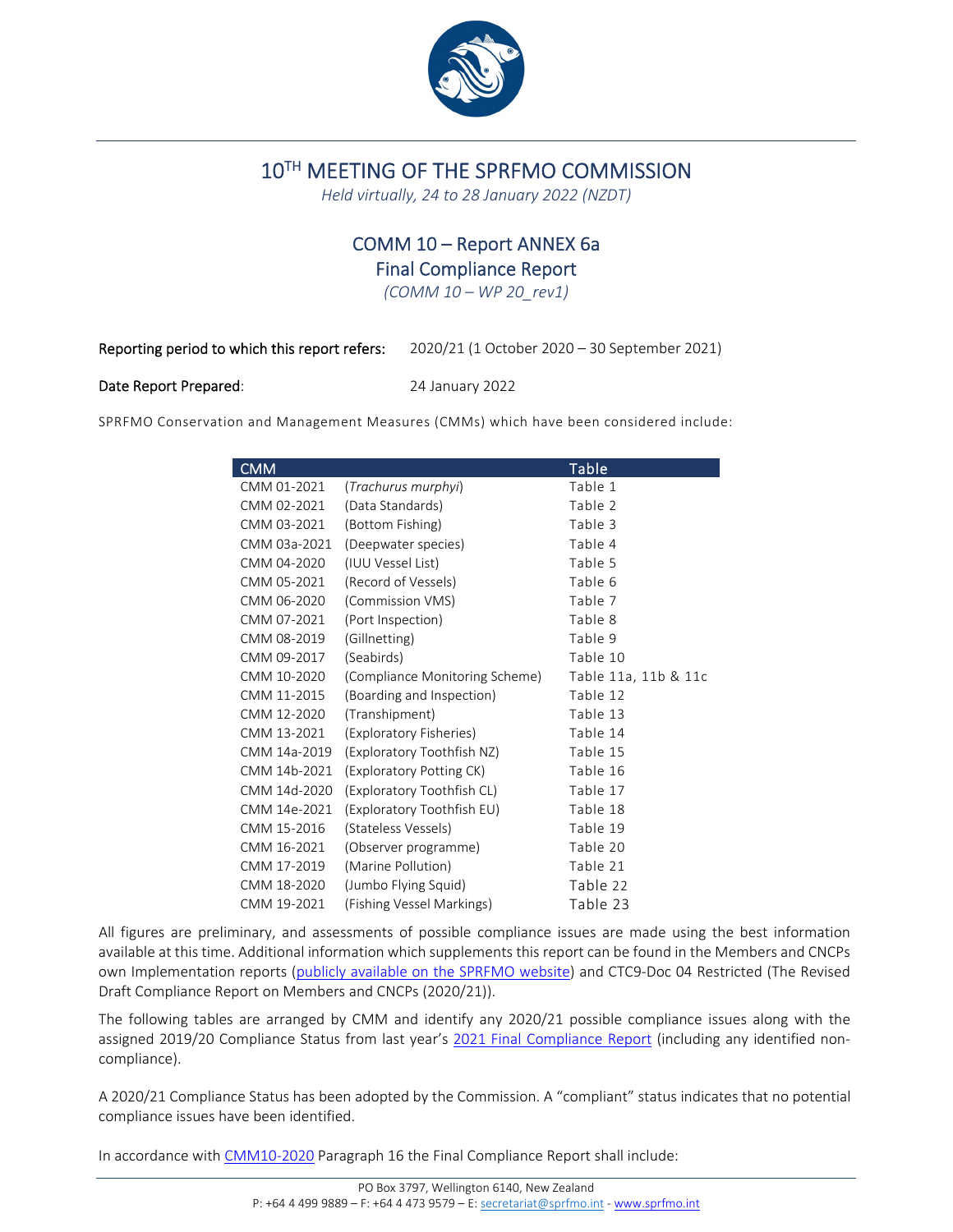

- a) a compliance status for each Member and CNCP with respect to the implementation of their obligations under the Convention and CMMs, and recommendations for any corrective action needed, based on compliance issues identified with respect to that Member or CNCP;
- b) suggestions for possible amendments or improvements to existing CMMs to address implementation or compliance difficulties experienced by Members and CNCPs;
- c) obstacles to implementation identified by Members and CNCPs including capacity building requirements;
- d) additional obligations that should be reviewed under the CMS;
- e) any other action the Commission shall deem appropriate to address non‐compliance noted in the Final Compliance Report or to promote compliance with the Convention, CMMs and other obligations reviewed in the CMS.

The Final Compliance Report shall also contain an executive summary setting out any recommendations or observations from the Commission regarding the issues listed in paragraph 16 of this measure.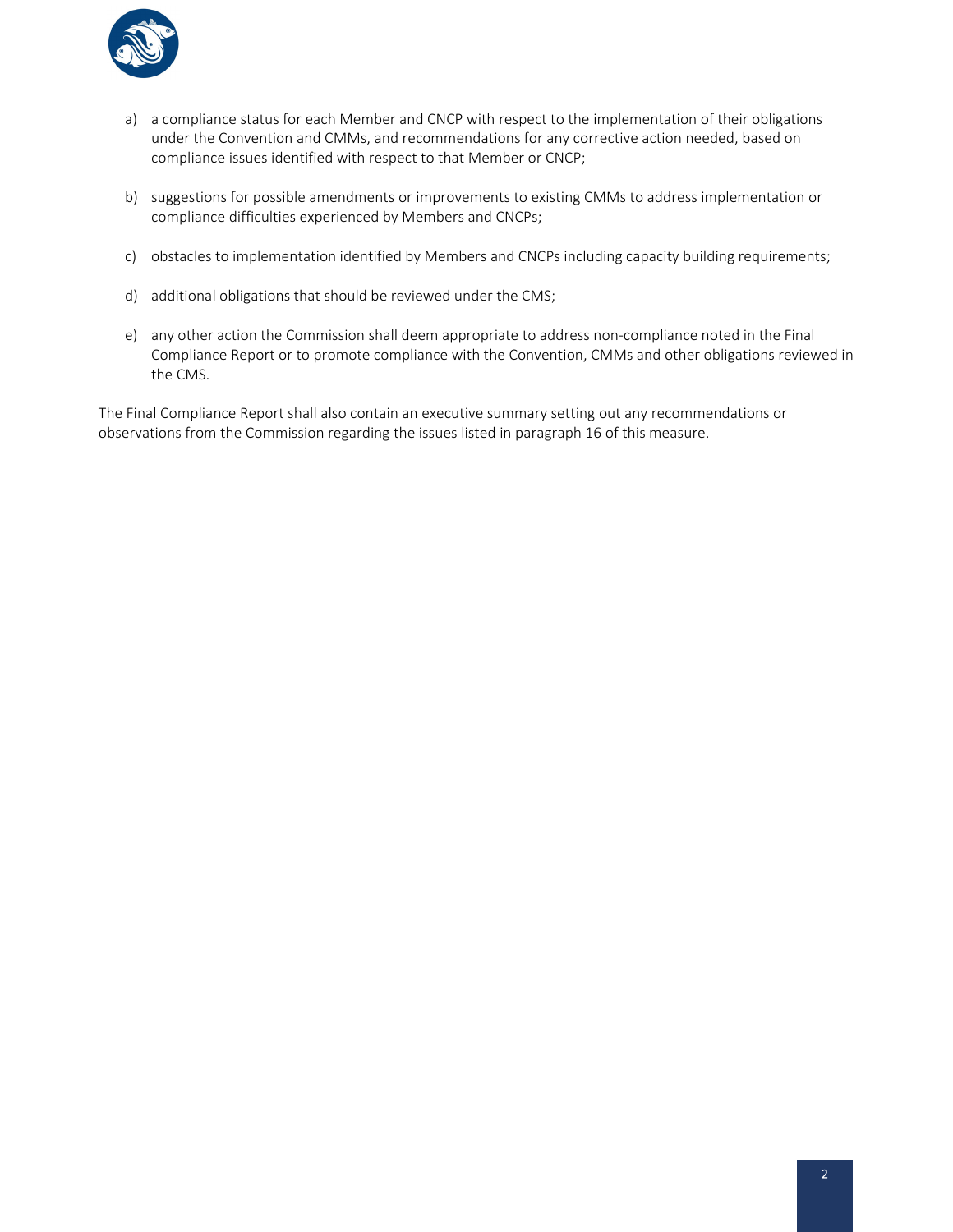

# Table 1: Possible Compliance Issues for CMM 01‐2021 (*Trachurus murphyi)*

| Member/<br><b>CNCP</b> | 2019/20<br>Compliance<br><b>Status</b> | 2020/21 Assessments                                                                                                                                                                                                                                                                                                                                                                                                                                                                                                                                                                                                                                                                                                                                                                                                                                                                                                                                                                                                                                                                                                                                                           | 2020/21 Compliance Status |
|------------------------|----------------------------------------|-------------------------------------------------------------------------------------------------------------------------------------------------------------------------------------------------------------------------------------------------------------------------------------------------------------------------------------------------------------------------------------------------------------------------------------------------------------------------------------------------------------------------------------------------------------------------------------------------------------------------------------------------------------------------------------------------------------------------------------------------------------------------------------------------------------------------------------------------------------------------------------------------------------------------------------------------------------------------------------------------------------------------------------------------------------------------------------------------------------------------------------------------------------------------------|---------------------------|
| Ecuador                | Compliant                              | Secretariat Assessment: Paragraph 24<br>There is a possible compliance issue pursuant to paragraph 24 as Ecuador did not provide information pertaining to the<br>observer coverage in the CJM fishery, despite having given its express consent for the CMM to apply in areas under their<br>national jurisdiction, hence it is unknown if the 10% threshold was obtained.<br>Comment by Member/CNCP:<br>As may the Commission know, Ecuador has not authorized any vessels to fish jack mackerel as objective resource within the<br>Area of the Convention. We have initiated the accreditation process for a National Observer Program named COBIM to fulfil<br>a minimum 10% scientific observer coverage of trips requirement. Ecuador only reports the unloads of jack mackerel that<br>come from incidental catches from the National fleet and has active Observer programs for tuna, shrimp, big pelagic, among<br>others.<br><b>CTC Consideration:</b><br>Ecuador indicated that Jack mackerel is a bycatch in the small pelagic fishery and only totalled 8t in 2021. Ecuador confirmed<br>that the observer coverage is above 18% for the small pelagic fishery. | Compliant                 |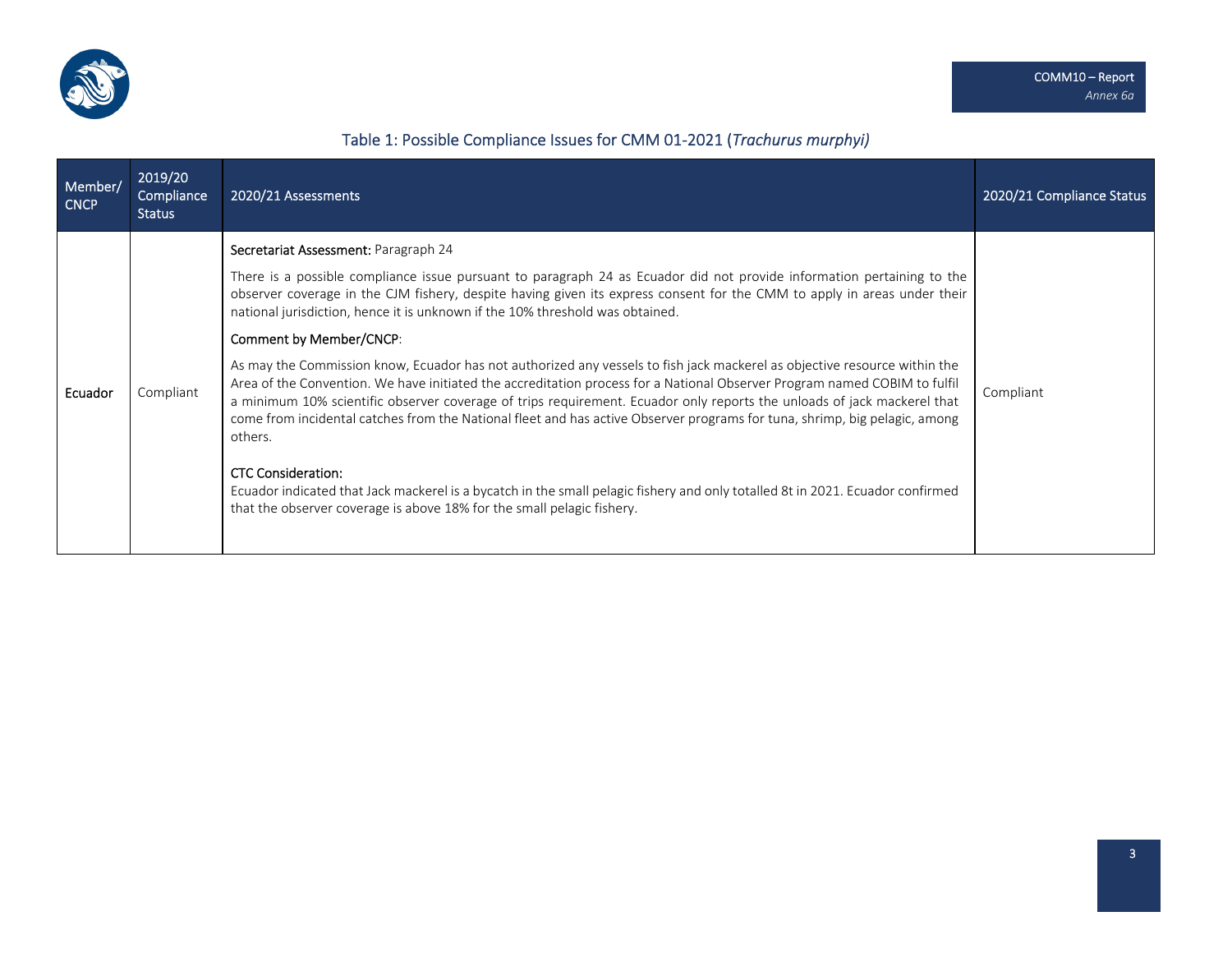

# Table 2: Possible Compliance Issues for CMM 02‐2021 (Data Standards)

| Member/<br><b>CNCP</b> | 2019/20<br>Compliance<br><b>Status</b>                                    | 2020/21 Assessments                                                                                                                                                                                                                                                                                                                                                                                                                                                                                                                                                                                                                                                                                                                                                                                                                                                                                                                                                                                                                                                                                                                                                                                                                                      | 2020/21<br><b>Compliance Status</b> |
|------------------------|---------------------------------------------------------------------------|----------------------------------------------------------------------------------------------------------------------------------------------------------------------------------------------------------------------------------------------------------------------------------------------------------------------------------------------------------------------------------------------------------------------------------------------------------------------------------------------------------------------------------------------------------------------------------------------------------------------------------------------------------------------------------------------------------------------------------------------------------------------------------------------------------------------------------------------------------------------------------------------------------------------------------------------------------------------------------------------------------------------------------------------------------------------------------------------------------------------------------------------------------------------------------------------------------------------------------------------------------|-------------------------------------|
| Ecuador                | Non-Compliant,<br>no further action<br>(Para 7 - report<br>received late) | Secretariat Assessment: Paragraph 7<br>There is a possible compliance issue pursuant to paragraph 7 with respect to the Annual Report not containing relevant information<br>pertaining to the Observer Programme.<br>Comment by Member/CNCP:<br>No additional information about the Observer Program was included in the SC Annual Report because the accreditation process for<br>COBIM is still active. Ecuador is making all the necessary efforts to fulfil this requirement before authorizing the Ecuadorian fishing<br>vessels.<br><b>CTC Consideration:</b><br>It was noted that the issue was similar to the previous discussion on CJM and observer coverage.                                                                                                                                                                                                                                                                                                                                                                                                                                                                                                                                                                                 | Compliant                           |
| Russian<br>Federation  | Compliant                                                                 | Secretariat Assessment: Paragraph 1(a)<br>There is a possible compliance issue pursuant to paragraph 1 (a) due to the Russian Federation failing to provide, by the due date of<br>30 September 2021, the 2020 annual catch total in "live" weight for all species & species groups caught. The Secretariat emailed the<br>Russian Federation on 5 November 2021 reminding that the Annual Catch Report was outstanding and included a summary page<br>containing a list of 4 species (CJM, MAS, BYS, EMM) the Secretariat compiled from other information. The Russian Federation was<br>asked to review and verify if this was correct and complete for the 2020 SPRFMO catches of the Russian Federation. On 10 November<br>2021 the Russian Federation confirmed the accuracy of the information (4 species) in the attachment.<br>Comment by Member/CNCP:<br>Due to the restrictions associated with the pandemic, some of the institutions for the collection and transmission of data were closed,<br>and employees were transferred to a remote mode of work. In this regard, administrative difficulties arose with the timely transmission<br>of reports. The necessary measures have now been taken to monitor such situations in the future. | Non-Compliant,<br>no further action |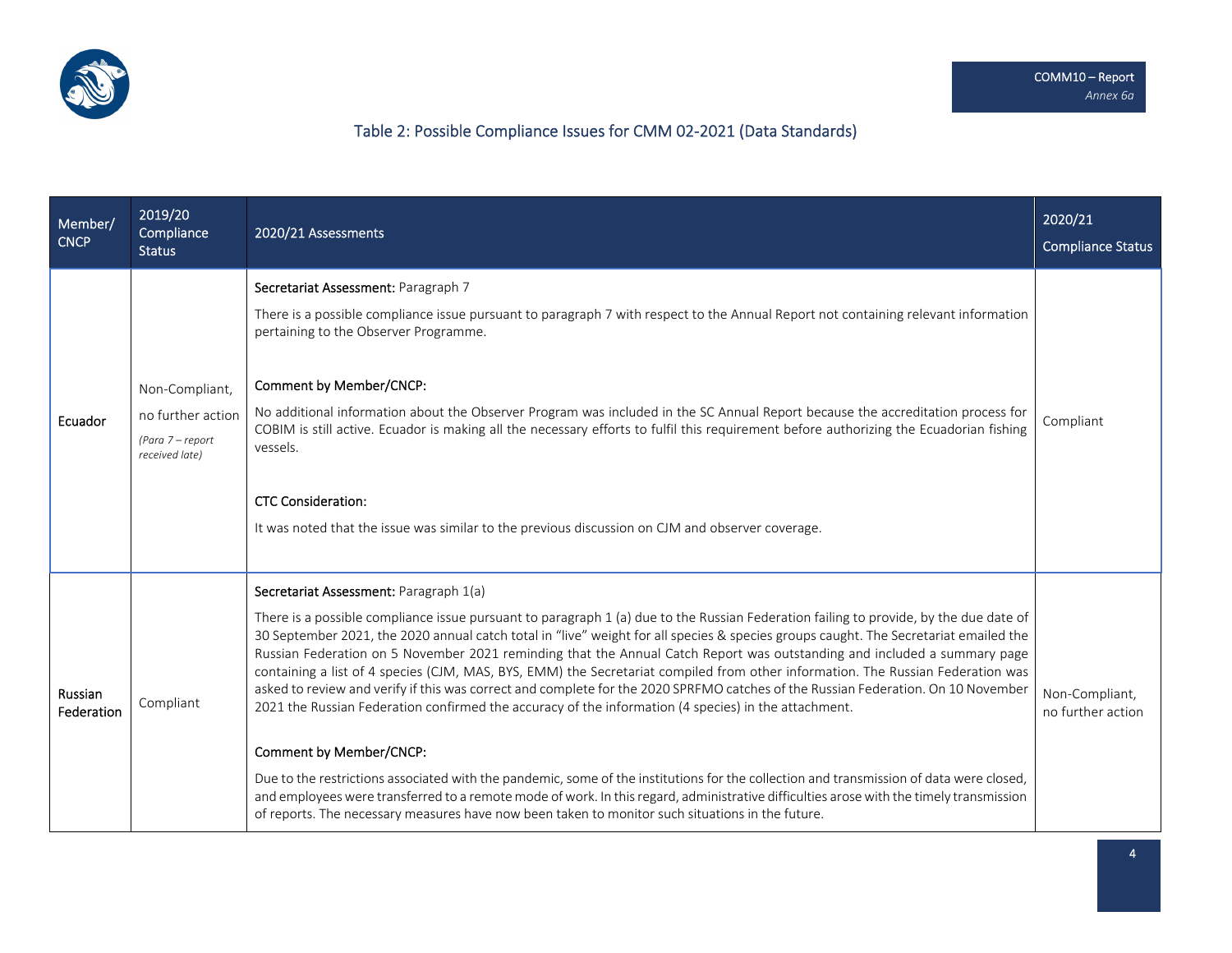

| Member/<br><b>CNCP</b> | 2019/20<br>Compliance<br><b>Status</b>      | 2020/21 Assessments                      | 2020/21<br><b>Compliance Status</b> |
|------------------------|---------------------------------------------|------------------------------------------|-------------------------------------|
| Cook<br>Islands        | Non-Compliant,<br>no further action         | No possible compliance issues identified | Compliant                           |
| Cuba                   | Non-Compliant,<br>no further action         | No possible compliance issues identified | Compliant                           |
| Curacao                | Non-Compliant<br>no further action<br>(x3)  | No possible compliance issues identified | Compliant                           |
| Faroe<br>Islands       | Non-Compliant,<br>no further action         | No possible compliance issues identified | Compliant                           |
| Korea                  | Non-Compliant<br>no further action<br>(x2)  | No possible compliance issues identified | Compliant                           |
| Liberia                | Non-Compliant,<br>no further action         | No possible compliance issues identified | Compliant                           |
| Panama                 | Non-Compliant,<br>no further action<br>(x2) | No possible compliance issues identified | Compliant                           |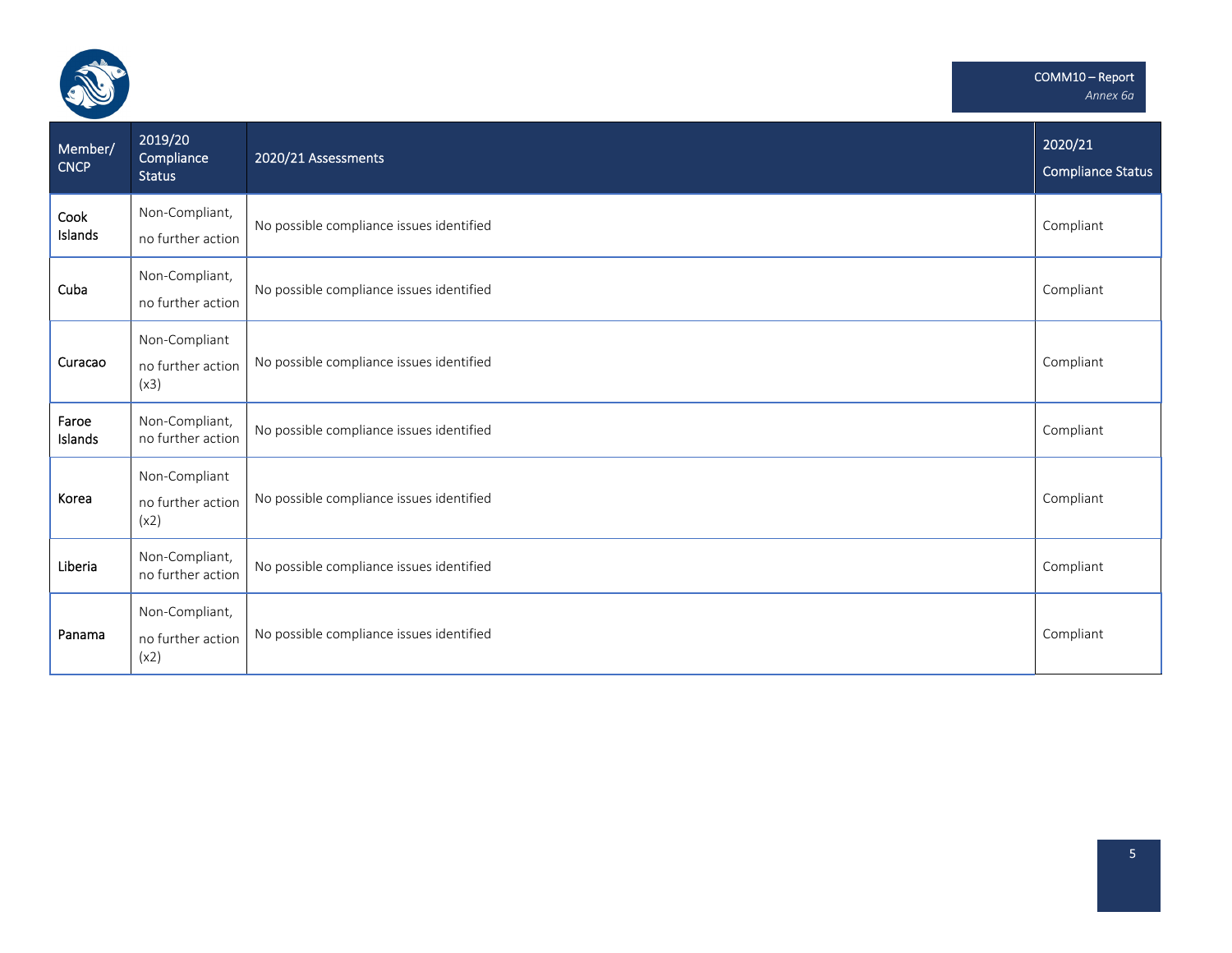

# Table 3: Possible Compliance Issues for CMM 03‐2021 (Bottom Fishing)

| Member/<br><b>CNCP</b> | 2019/20<br>Compliance<br><b>Status</b> | 2020/21 Assessments                      | 2020/21<br>Compliance<br><b>Status</b> |
|------------------------|----------------------------------------|------------------------------------------|----------------------------------------|
|                        |                                        | No possible compliance issues identified |                                        |

### Table 4: Possible Compliance Issues for CMM 03a‐2021 (Deepwater species)

| Member/<br><b>CNCP</b> | 2019/20<br>Compliance<br><b>Status</b> | 2020/21 Assessments                      | 2020/21<br>Compliance<br><b>Status</b> |
|------------------------|----------------------------------------|------------------------------------------|----------------------------------------|
|                        |                                        | No possible compliance issues identified |                                        |

### Table 5: Possible Compliance Issues for CMM 04‐2020 (IUU Vessel List)

| Member/<br>CNCP | 2019/20<br><b>Compliance Status</b> | 2020/21 Assessments                      | 2020/21<br><b>Compliance Status</b> |
|-----------------|-------------------------------------|------------------------------------------|-------------------------------------|
|                 |                                     | No possible compliance issues identified |                                     |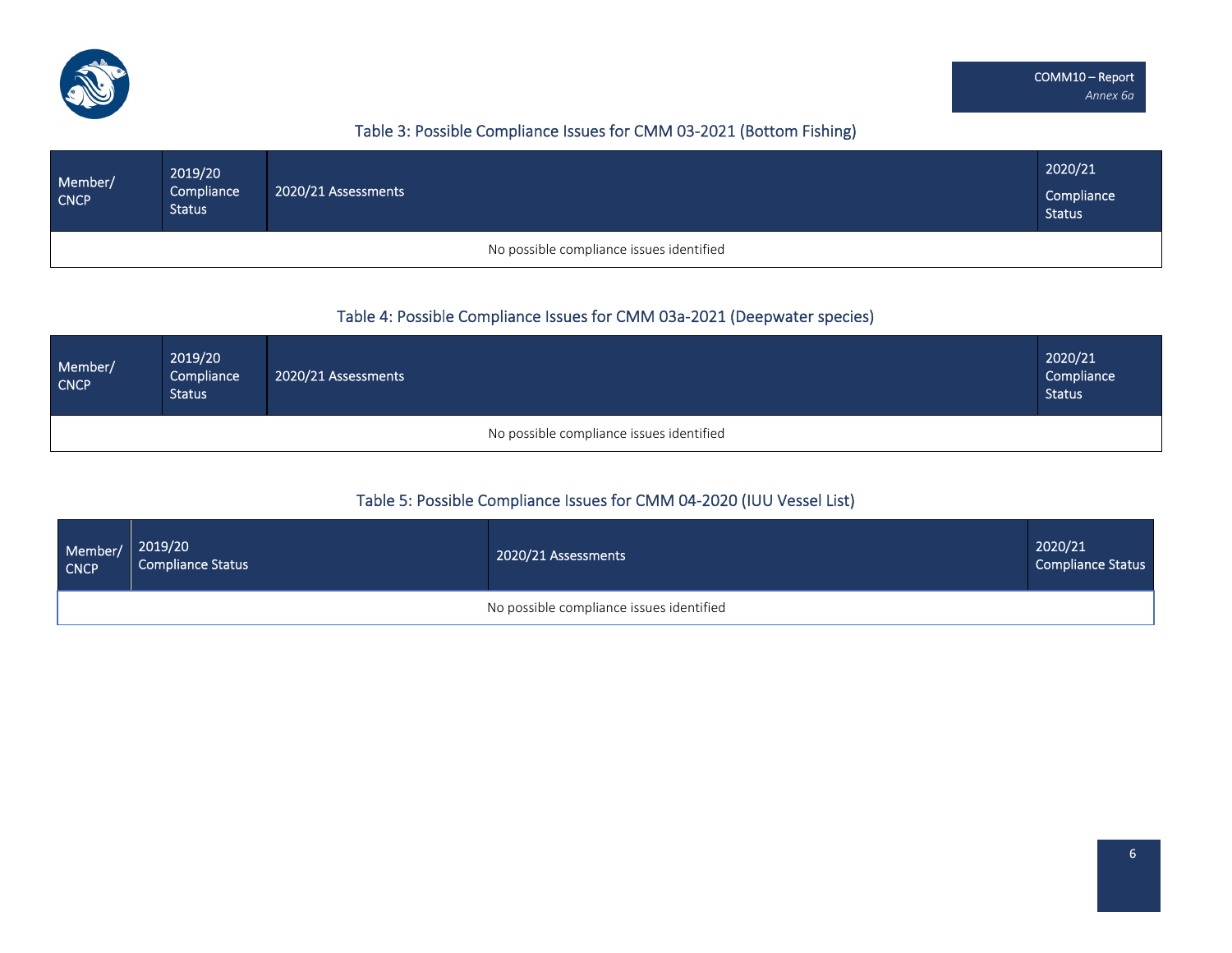

# Table 6: Possible Compliance Issues for CMM 05‐2021 (Record of Vessels)

| Member/<br><b>CNCP</b> | 2019/20<br>Compliance<br><b>Status</b> | 2020/21 Assessments                                                                                                                                                                                                                                                                                                                                                                                                                                                                                                                                                                                                                                                                                                                                                                                                                                                                                                                                                                                                                                                                                                                                                                                                                                                                                                                                                                                                                                                                                                                                                                                                                                                                                                                                                                                                                                                                                                                                                                                                                                                                                                                                                                                                                                                                                                                                                                                                                                                                                                                                                                                                                                                                                                                                                                                                                                                                    | 2020/21<br><b>Compliance Status</b> |
|------------------------|----------------------------------------|----------------------------------------------------------------------------------------------------------------------------------------------------------------------------------------------------------------------------------------------------------------------------------------------------------------------------------------------------------------------------------------------------------------------------------------------------------------------------------------------------------------------------------------------------------------------------------------------------------------------------------------------------------------------------------------------------------------------------------------------------------------------------------------------------------------------------------------------------------------------------------------------------------------------------------------------------------------------------------------------------------------------------------------------------------------------------------------------------------------------------------------------------------------------------------------------------------------------------------------------------------------------------------------------------------------------------------------------------------------------------------------------------------------------------------------------------------------------------------------------------------------------------------------------------------------------------------------------------------------------------------------------------------------------------------------------------------------------------------------------------------------------------------------------------------------------------------------------------------------------------------------------------------------------------------------------------------------------------------------------------------------------------------------------------------------------------------------------------------------------------------------------------------------------------------------------------------------------------------------------------------------------------------------------------------------------------------------------------------------------------------------------------------------------------------------------------------------------------------------------------------------------------------------------------------------------------------------------------------------------------------------------------------------------------------------------------------------------------------------------------------------------------------------------------------------------------------------------------------------------------------------|-------------------------------------|
| Chile                  | Compliant                              | Secretariat Assessment: Paragraph 5<br>There is a possible compliance issue pursuant to paragraph 5 due to Chile failing to provide all the data described in Annex 1 for each<br>vessel on its registry. Specifically, Annex 1, para 2e requires that a "UVI (Unique Vessel Identifier)/IMO number (if issued)" be provided<br>and recently this was further clarified as per the foot note "Effective 1 Jan 2020 shall ensure that all fishing vessels flying their flag that<br>are authorised to fish in the Convention Area have IMO numbers issued to them". Specifically, the 21.95 meter, Chilean flagged, purse<br>seiner, DON PETER, appears on the Commission record of Vessels without having an associated IMO number.<br>Comment by Member/CNCP:<br>In accordance with the 2020/21 Initial Draft Compliance Report sent by the Secretariat, Chile would face a potential compliance issue<br>derived from not having provided all the information required for one of its vessels in the Record, in conformity with paragraph 5 and<br>Annex 1 of CMM 05-2021 (Commission Record of Vessels). In this case, there is no IMO number associated with the Purse Seiner "DON<br>PETER"). Chile can inform that, the owner has not provided the information to the Undersecretariat for Fisheries and Aquaculture about<br>its vessel's IMO number, thus preventing its timely communication to the SPRFMO Secretariat. Therefore, internal procedures of<br>notification to the vessel owner were initiated to withdraw the vessel from the Commission Record of Vessels, unless the information<br>is provided within 10 working days from notification. Given the internal procedure at the Undersecretariat that includes other previous<br>proceedings, the deadline is still pending. Notwithstanding the above, in case such information is not received within the deadline, the<br>immediate removal of such vessel from the Commission Record of Vessels is to be conducted. Its reintegration is only possible by<br>providing the missing information. It is important to note that such vessel has not conducted operations within the EEZ nor in the<br>SPRFMO area. The vessel shall not be authorized to sail during this pending period.<br><b>CTC Consideration:</b><br>Chile provided an update regarding this issue, noting that a first notification was sent to the vessel owner on 21 December 2021 and<br>a second notification on 4 January 2022 with a deadline for providing the mission information by 18 January 2022. Chile also stated<br>that if no response was received, the vessel would be removed from the Record on 21 January 2022.<br>There was discussion whether it was clear that the existing wording of paragraph 5 was binding. It was decided that amending the CMM<br>to strengthen and clarify the language was appropriate. | Not Assessed                        |
| Ecuador                | Compliant                              | Secretariat Assessment: Paragraph 5<br>There is a possible compliance issue pursuant to paragraph 5 due to Ecuador failing to provide all the data described in Annex 1 for<br>each vessel on its registry.<br>1. Specifically, Annex 1, para 2e requires that a "UVI (Unique Vessel Identifier)/IMO number (if issued)" be provided and recently this<br>was further clarified as per the foot note "Effective 1 Jan 2020 shall ensure that all fishing vessels flying their flag that are authorised<br>to fish in the Convention Area have IMO numbers issued to them". In April 2021 Ecuador requested that a large number of vessels be<br>added to the Commission Record of Vessels. From the list of vessels added to Commission record of Vessels, 101 vessels, greater than<br>15 meters in length, do not have associated IMO numbers.                                                                                                                                                                                                                                                                                                                                                                                                                                                                                                                                                                                                                                                                                                                                                                                                                                                                                                                                                                                                                                                                                                                                                                                                                                                                                                                                                                                                                                                                                                                                                                                                                                                                                                                                                                                                                                                                                                                                                                                                                                       | Not Assessed                        |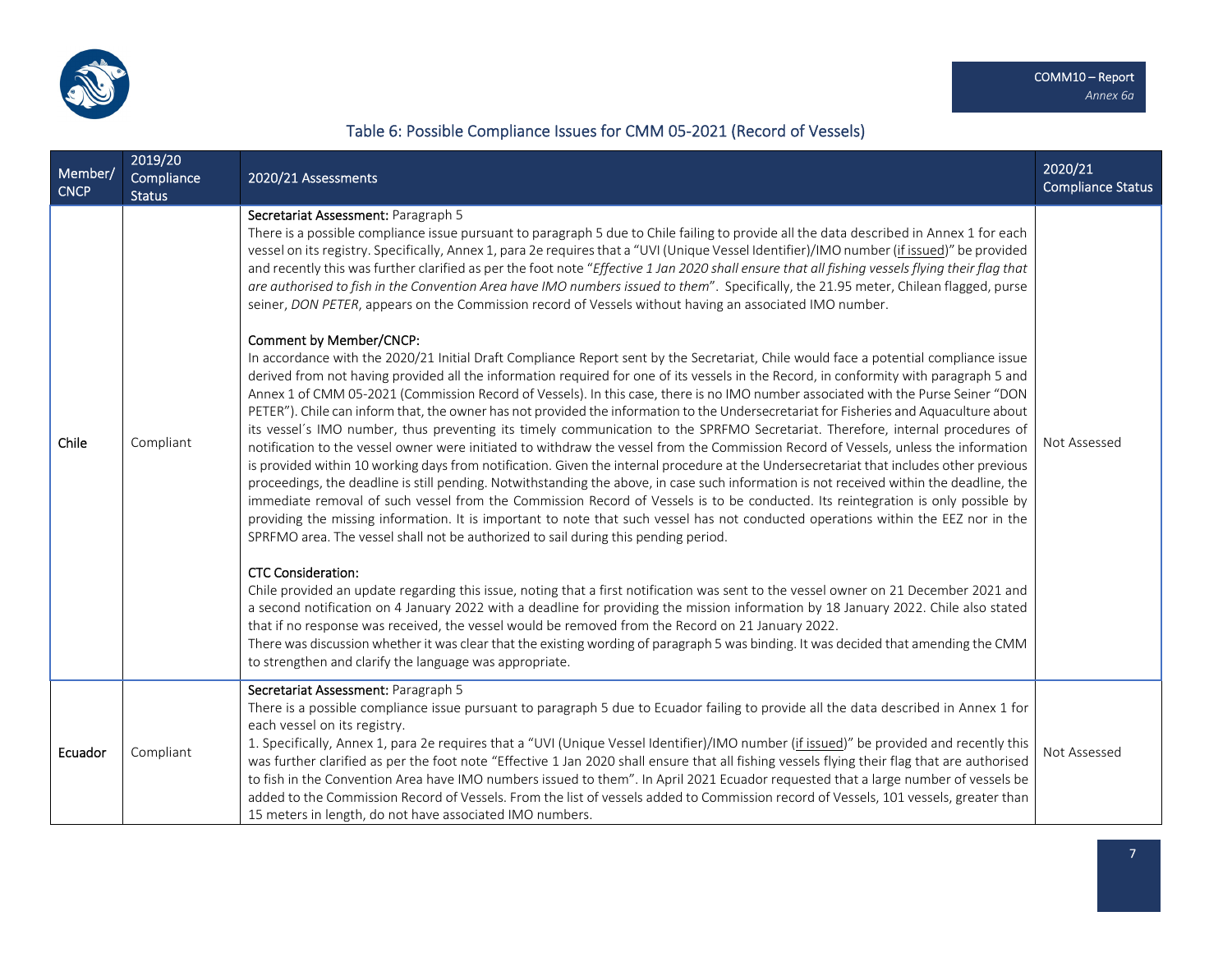

| Member/<br><b>CNCP</b> | 2019/20<br>Compliance<br><b>Status</b>                                               | 2020/21 Assessments                                                                                                                                                                                                                                                                                                                                                                                                                                                                                                                                                                                                                                                                                                                                                                                                                                                                                                                                                                                                                                                                                                                                                                                                                                                                                                                                                                                                                                                    | 2020/21<br><b>Compliance Status</b> |
|------------------------|--------------------------------------------------------------------------------------|------------------------------------------------------------------------------------------------------------------------------------------------------------------------------------------------------------------------------------------------------------------------------------------------------------------------------------------------------------------------------------------------------------------------------------------------------------------------------------------------------------------------------------------------------------------------------------------------------------------------------------------------------------------------------------------------------------------------------------------------------------------------------------------------------------------------------------------------------------------------------------------------------------------------------------------------------------------------------------------------------------------------------------------------------------------------------------------------------------------------------------------------------------------------------------------------------------------------------------------------------------------------------------------------------------------------------------------------------------------------------------------------------------------------------------------------------------------------|-------------------------------------|
|                        |                                                                                      | 2. Additionally, Annex 1, para 2a requires that good quality high resolution photographs of the vessel of appropriate brightness and<br>contrast and no older than 5 years be provided and consist of 1 showing the Starboard side, 1 showing the Port side and 1 showing<br>the Stern. In April 2021 Ecuador requested that a large number of vessels be added to the Commission Record of Vessels. From the<br>list of vessels added to Commission record of Vessels, 264 vessels do not have the required photos on file.                                                                                                                                                                                                                                                                                                                                                                                                                                                                                                                                                                                                                                                                                                                                                                                                                                                                                                                                           |                                     |
|                        |                                                                                      | Comment by Member/CNCP:<br>The fishing vessels registered in the Commission record of Vessels have been included according to the solicitude of national fishing<br>operators, we have informed our Monitoring Directions to not authorize any vessels that have not fully comply with the Resolutions<br>at least 30 days before the beginning of their activities. The Government of Ecuador considers these vessels as registered but not<br>authorized and inactive to fish within the Convention Area.                                                                                                                                                                                                                                                                                                                                                                                                                                                                                                                                                                                                                                                                                                                                                                                                                                                                                                                                                            |                                     |
|                        |                                                                                      | <b>CTC Consideration:</b><br>Ecuador clarified that, contrary to the initial information provided to the Secretariat, the vessels are not yet authorized to operate in<br>the SPRFMO Area. The CTC noted that the requirements would be binding once the vessels are in fact authorized.<br>Discussion whether it was clear that the existing wording was binding. It was decided that amending the CMM to strengthen and clarify<br>the language was appropriate.                                                                                                                                                                                                                                                                                                                                                                                                                                                                                                                                                                                                                                                                                                                                                                                                                                                                                                                                                                                                     |                                     |
|                        |                                                                                      | Secretariat Assessment: Paragraph 6<br>There is a possible compliance issues pursuant to paragraph 6 due to China failing to provide 15 days' prior notice for 2 vessels flying<br>their flag authorised to fish in the Convention Area before the first entry of such vessels in the Convention Area for the purposes<br>of fishing for SPRFMO fishery resources. Specifically, the HUAYING218 was authorized by China on 13-Jan-2020 to fish in SPRFMO.<br>China provided notice to SPRFMO on 24-Feb-2020. The vessel arrived in the Convention Area on or about 17-Feb-2020. (Note: Included<br>because detected during data review in the current reporting period but occurred in the previous report period). Additionally, the<br>LURONGYUANYU837 was authorized by China on 11-Jan-2021 to fish in SPRFMO. China provided notice to SPRFMO on 20-Jul-2021<br>whereas the vessel arrived in the Convention Area on or about 02-Jun-2021.                                                                                                                                                                                                                                                                                                                                                                                                                                                                                                                        |                                     |
| China                  | Non-compliant-<br>No further action<br>(Paragraph 8 - Scrap<br>vessel notifications) | Comment by Member/CNCP:<br>China would like to provide the following additional clarifications for your further reference. Firstly, regarding CMM 05-2021, there were<br>two incidents that did not comply with the 15-day requirement, let me clarify separately as follows: 1) With respect to HUA YING 218,<br>this vessel was authorized on 13 January 2020 by the Ministry of Agriculture and Rural Affairs of China to conduct squid fishing activities,<br>however, during that period, China was hit by the suddenly outbreak of COVID-19 pandemic, almost all the staff in every walk of life had<br>to work at home to prevent the infection and spread of the COVID-19 pandemic, this led to some communication barriers between the<br>fishing vessel owner and the staff who was responsible for vessel registration and then delayed the registration for a week, we are<br>terribly sorry for this negligence and will pay much attention to the vessel registration issue in the future. 2) With respect to LU RONG<br>YUAN YU 837, this vessel was authorized on 11 January 2021 by MARA China to conduct squid fishing activities, during reviewing the<br>registration application information, our staff in charge of vessel registration found this vessel could not be registered for the time being<br>due to lack of clear vessel photo, then suspended the registration and asked the vessel owner to submit clear vessel photos. During this | Non-compliant,<br>No further action |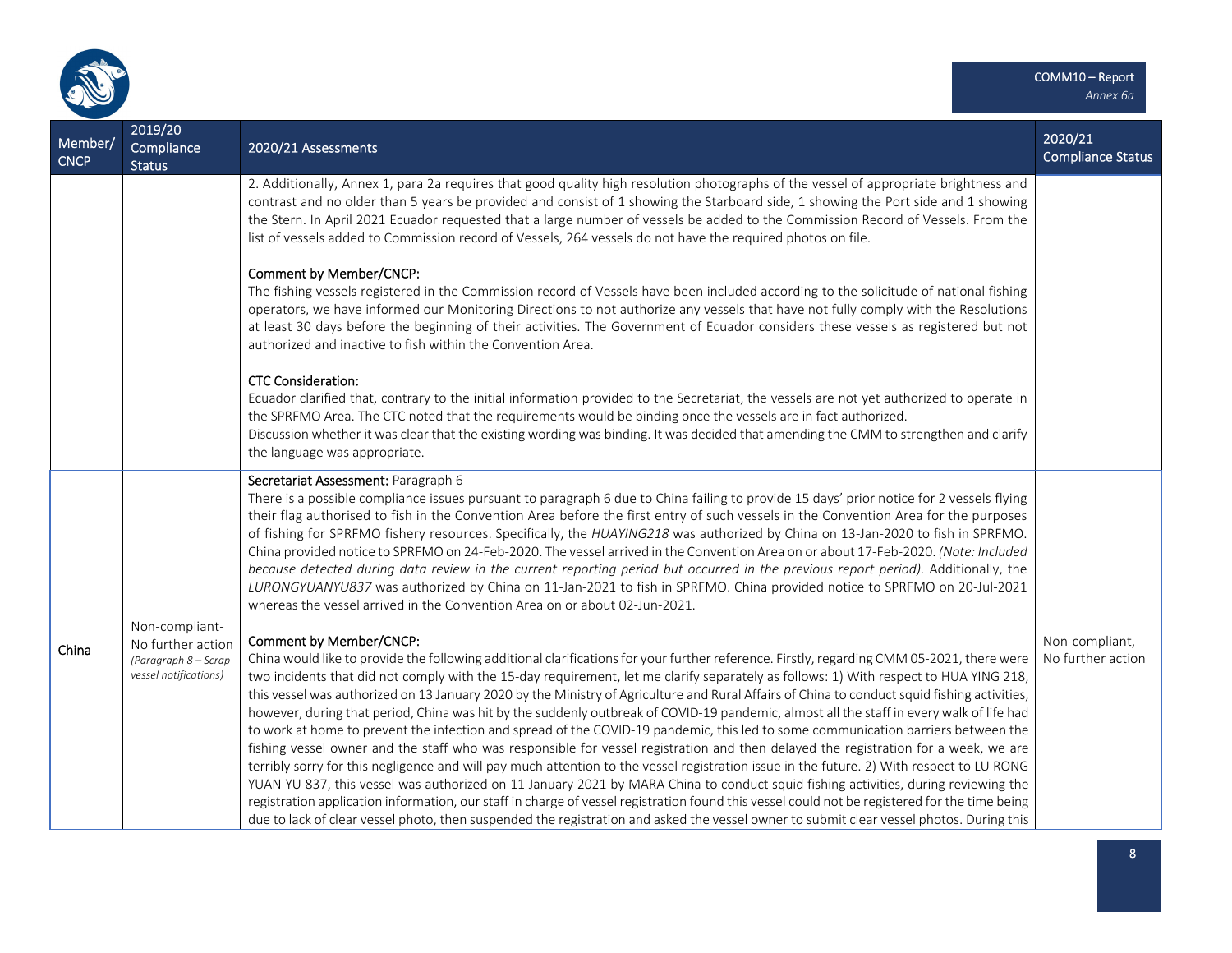

| Member/<br><b>CNCP</b> | 2019/20<br>Compliance<br><b>Status</b> | 2020/21 Assessments                                                                                                                                                                                                                                                                                                                                                                                                                                                                                                                                                                                                                                                                                                                                                                                                                                                                                                                                                                                                                                                                                                                                                             | 2020/21<br><b>Compliance Status</b> |
|------------------------|----------------------------------------|---------------------------------------------------------------------------------------------------------------------------------------------------------------------------------------------------------------------------------------------------------------------------------------------------------------------------------------------------------------------------------------------------------------------------------------------------------------------------------------------------------------------------------------------------------------------------------------------------------------------------------------------------------------------------------------------------------------------------------------------------------------------------------------------------------------------------------------------------------------------------------------------------------------------------------------------------------------------------------------------------------------------------------------------------------------------------------------------------------------------------------------------------------------------------------|-------------------------------------|
|                        |                                        | period, the ownership of LU RONG YUAN YU 837 had been changed, and the new owner mistakenly thought that this vessel had been<br>already registered due to incomplete handover. Coincidently, our staff also forgot to follow up and carelessly neglected the registration<br>of this vessel. It was until 13 July that through our routine check, our staff found that this vessel was in the Convention area but without<br>registration, so we ordered this vessel immediately to leave the SPRFMO Convention area until outside 100nm buffer zone. Then the<br>vessel left the SPRFMO Convention area at once and the staff submitted this vessel's registration information to the Secretariat on 20<br>July. After the successful registration we asked this vessel to stay at sea and not to enter the SPRFMO Convention area until 4 August<br>2021 that the 15-day period passed, and our FMC began to transmit VMS data while this vessel in the 100nm buffer zone and Convention<br>area. Please note that penalty of fine was imposed to both above fishing vessels and the cases were circulated to all fishing companies<br>and vessels for warning and education |                                     |
|                        |                                        | <b>CTC Consideration:</b><br>Clarification was sought (and received) that the vessel LU RONG YUAN YU 837 was authorized by the flag State to operate in the SPRFMO<br>Area at the time of the activities.                                                                                                                                                                                                                                                                                                                                                                                                                                                                                                                                                                                                                                                                                                                                                                                                                                                                                                                                                                       |                                     |
| Cook<br>Islands        | Compliant                              | Secretariat Assessment: Paragraph 8<br>There is a possible compliance issue pursuant to paragraph 8 due to the Cook Islands failing to notify the Secretariat of a change in<br>the authorization status of certain flagged vessels within 3 days of the date of the change. Specifically, on 27 November 2020 the<br>Secretariat was notified by email of several changes for the Cook Island vessels authorized on the SPRFMO Record of Vessels<br>including the relinquishment of 3 bunker vessels which had been sold and reflagged and hence no longer authorized for SPRFMO.<br>The sold/reflagged dates for the 3 vessels were: HAI SOON X - November 2019, the HAI SOON $12 - 28$ <sup>th</sup> March 2020 and the HAI<br>SOON 5 - 13 <sup>th</sup> November 2020. (Note: The HAI SOON X and the HAI SOON 12 are included because the information only became known<br>in the current reporting period. The actual event happened in previous reporting periods).<br>Comment by Member/CNCP:                                                                                                                                                                            | Non-Compliant,<br>no further action |
|                        |                                        | Note that of the three instances raised, only 2 are in the scope of this compliance report (November 2019 is outside the reporting<br>period). We regret the administrative oversight resulting in us not meeting the deadline to notify the Secretariat when vessels<br>authorizations change. This was a gap in our standard operating procedures which we will rectify. We propose this be treated as non-<br>compliant, no further action, consistent with similar cases examined in CTC from previous years.                                                                                                                                                                                                                                                                                                                                                                                                                                                                                                                                                                                                                                                               |                                     |
| Curacao                | Compliant                              | Secretariat Assessment: Paragraph 8<br>There is a possible compliance issue pursuant to paragraph 8 due to Curacao failing to notify the Secretariat of a change in the<br>authorization status of a flagged vessel within 3 days of the date of any such change. Specifically, on 11 November 2021 the<br>Secretariat was notified by email that on 20 August 2021 the vessel Breiz Klipper was removed from the Curacao Registry and<br>needed to be removed as an authorized vessel from the SPRFMO Record of Vessels.                                                                                                                                                                                                                                                                                                                                                                                                                                                                                                                                                                                                                                                       | Non-Compliant,<br>no further action |
|                        |                                        | Comment by Member/CNCP:                                                                                                                                                                                                                                                                                                                                                                                                                                                                                                                                                                                                                                                                                                                                                                                                                                                                                                                                                                                                                                                                                                                                                         |                                     |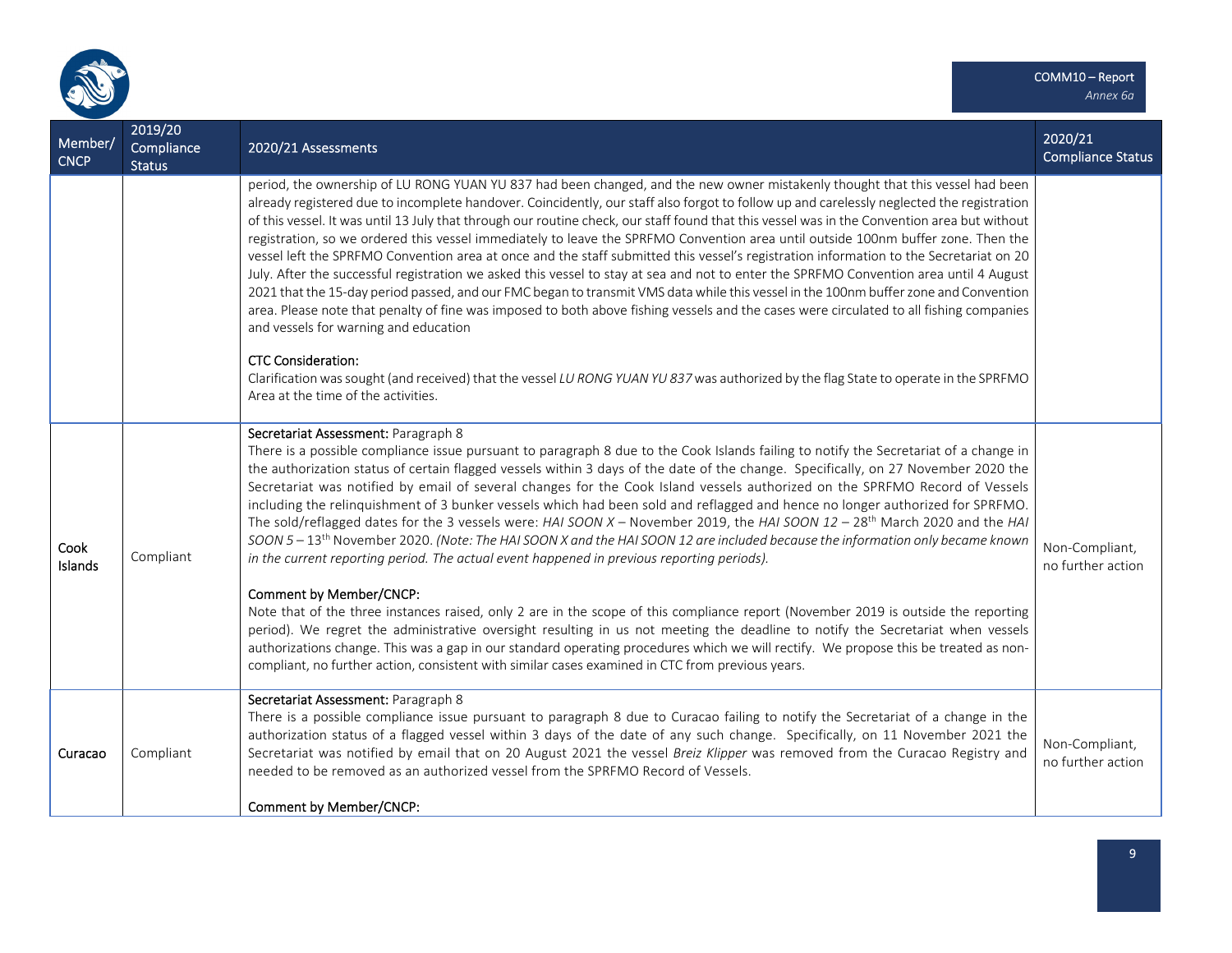

| Member/<br><b>CNCP</b> | 2019/20<br>Compliance<br><b>Status</b>                     | 2020/21 Assessments                                                                                                                                                                                                                                                                                                                                                                                                                                                                                                                                                                                                                                                                                                                                                                                                                                                                                                                                                                                                                                                                                                                                                                                                                                                                                                                                                                                                                                                                                                                                                                                                                     | 2020/21<br><b>Compliance Status</b> |
|------------------------|------------------------------------------------------------|-----------------------------------------------------------------------------------------------------------------------------------------------------------------------------------------------------------------------------------------------------------------------------------------------------------------------------------------------------------------------------------------------------------------------------------------------------------------------------------------------------------------------------------------------------------------------------------------------------------------------------------------------------------------------------------------------------------------------------------------------------------------------------------------------------------------------------------------------------------------------------------------------------------------------------------------------------------------------------------------------------------------------------------------------------------------------------------------------------------------------------------------------------------------------------------------------------------------------------------------------------------------------------------------------------------------------------------------------------------------------------------------------------------------------------------------------------------------------------------------------------------------------------------------------------------------------------------------------------------------------------------------|-------------------------------------|
|                        |                                                            | Based on the omission to notify the SPRFMO on time we have taken the action to include in our Fishing High Seas Licensing and<br>Registration Procedures for Curacao that in case of a suspension and/or cancellation of a vessel, Curacao will within 48 hours inform all<br>relevant RFMO's.                                                                                                                                                                                                                                                                                                                                                                                                                                                                                                                                                                                                                                                                                                                                                                                                                                                                                                                                                                                                                                                                                                                                                                                                                                                                                                                                          |                                     |
| European<br>Union      | Compliant                                                  | Secretariat Assessment: Paragraph 7<br>There is a possible compliance issue pursuant to paragraph 7 due to the EU failing to notify the Secretariat of a modification to the<br>vessel data specified in Annex 1 paragraph 2 within 15 days after such modification. Specifically, on 19 January 2021 the EU emailed<br>information to the Secretariat to modify (update) the authorization dates for 2021 for an EU flagged vessel. The flag state authorization<br>dates were identified as commencing on 01 January 2021 whereas the notification was provided on the 19th of January 2021.<br>Comment by Member/CNCP:<br>The late notification was due to a technical problem in the EU's LICENCE software application that prevented the EU Member State<br>concerned from submitting their request on Friday, 15 January 2021. The technical issue was resolved on Monday 18 January 2021,<br>when the modification was notified to the SPRFMO Secretariat.                                                                                                                                                                                                                                                                                                                                                                                                                                                                                                                                                                                                                                                                       | Non-Compliant,<br>no further action |
| Korea                  | Compliant                                                  | Secretariat Assessment: Paragraph 8<br>There is a possible compliance issue pursuant to paragraph 8 due to Korea failing to notify the Secretariat of a change in the<br>authorization status of a flagged vessel within 3 days of the date of the change. Specifically, on 10 November 2021 the Secretariat<br>was notified by email that they would like to terminate, with an effective date of 16 February 2021, the authorization for the vessel<br>No.316 SUN HAE.<br>Comment by Member/CNCP:<br>According to our initial review, the vessel operator had a plan to replace No.316 SUN HAE with a new vessel and therefore he did not<br>make a request for the deletion of the vessel from the SPRFMO Vessel Record in a timely manner as he wanted to keep No.316 SUN<br>HAE on the record until the new vessel is ready for registration. Also, we have in our Ministry a division which manages the domestic<br>record of authorization of distant water fishing vessels. The communication between that division and my division has not been so<br>effective for some reason and my division was not able to get the information on the revocation of the authorization of No.316 SUN<br>HAE in a timely manner. In conclusion, we believe that this issue was caused by a delay in administrative process, and we are willing to<br>accept an assessment of "Non-compliant". Finally, to avoid any similar issues in future and to ensure the full compliance with various<br>reporting requirements of SPRFMO, we have conducted an awareness program for the vessel operators and relevant divisions of the<br>Ministry. | Non-Compliant,<br>no further action |
| Liberia                | Non-compliant-<br>No further action                        | No possible compliance issues identified.                                                                                                                                                                                                                                                                                                                                                                                                                                                                                                                                                                                                                                                                                                                                                                                                                                                                                                                                                                                                                                                                                                                                                                                                                                                                                                                                                                                                                                                                                                                                                                                               | Compliant                           |
| Panama                 | Non-compliant-<br>No further action<br>$(x2 - Para 6 & 8)$ | No possible compliance issues identified.                                                                                                                                                                                                                                                                                                                                                                                                                                                                                                                                                                                                                                                                                                                                                                                                                                                                                                                                                                                                                                                                                                                                                                                                                                                                                                                                                                                                                                                                                                                                                                                               | Complaint                           |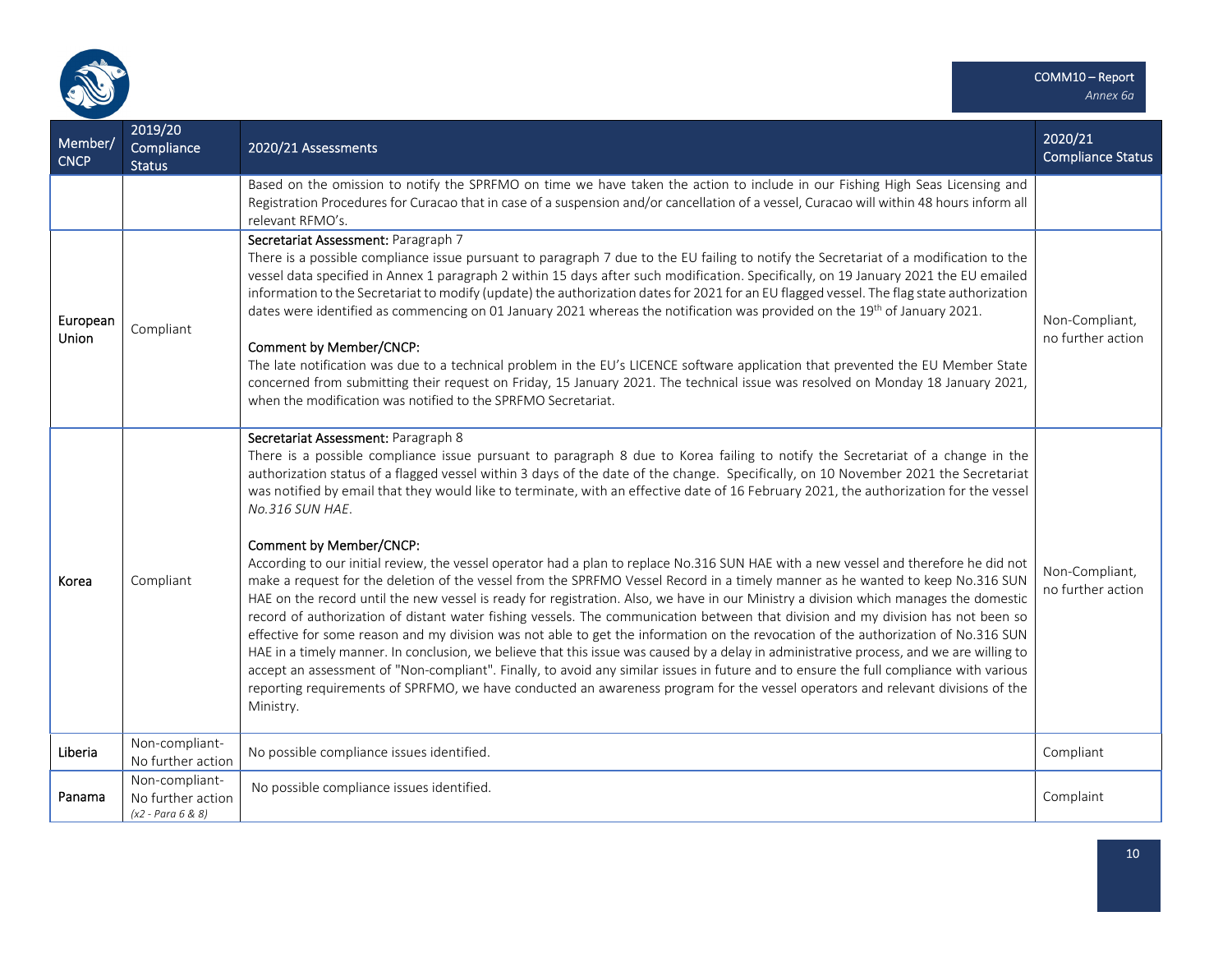

### Table 7: Possible Compliance Issues for CMM 06‐2020 (VMS)

| Member/<br><b>CNCP</b>                                                             | 2019/20<br>Compliance<br><b>Status</b> | 2020/21 Assessments                       | 2020/21 Compliance<br><b>Status</b> |
|------------------------------------------------------------------------------------|----------------------------------------|-------------------------------------------|-------------------------------------|
| Ecuador                                                                            | Non-compliant-<br>No further action    | No possible compliance issues identified. | Compliant                           |
| <b>CTC Consideration:</b>                                                          |                                        |                                           |                                     |
| *Note the additional information regarding VMS contained in the Executive Summary. |                                        |                                           |                                     |

### Table 8: Possible Compliance Issues for CMM 07‐2021 (Port Inspections)

| Member/<br><b>CNCP</b> | 2019/20<br>Compliance<br><b>Status</b> | 2020/21 Assessments                                                                                                                                                                                                                                                                                                                                                                                                                                                                                                                                                                                                                                                                                                                                                                                                                                                                                                                                                                                                                                                                                                                                                                                                                                                                                                                                                                                                                                                                                                                                                                                                                                                                                                                                                                                                                                                                                                                                                                                                                                                 | 2020/21<br>Compliance<br><b>Status</b>                                                                                                                                                     |
|------------------------|----------------------------------------|---------------------------------------------------------------------------------------------------------------------------------------------------------------------------------------------------------------------------------------------------------------------------------------------------------------------------------------------------------------------------------------------------------------------------------------------------------------------------------------------------------------------------------------------------------------------------------------------------------------------------------------------------------------------------------------------------------------------------------------------------------------------------------------------------------------------------------------------------------------------------------------------------------------------------------------------------------------------------------------------------------------------------------------------------------------------------------------------------------------------------------------------------------------------------------------------------------------------------------------------------------------------------------------------------------------------------------------------------------------------------------------------------------------------------------------------------------------------------------------------------------------------------------------------------------------------------------------------------------------------------------------------------------------------------------------------------------------------------------------------------------------------------------------------------------------------------------------------------------------------------------------------------------------------------------------------------------------------------------------------------------------------------------------------------------------------|--------------------------------------------------------------------------------------------------------------------------------------------------------------------------------------------|
| Peru                   | Compliant                              | Secretariat Assessment: Paragraph 11<br>There is a possible compliance issue pursuant to paragraph 11 due to Peru failing to "require foreign fishing vessels seeking to use<br>its ports for any purposes to submit as a minimum the information in the Port Call Request Template". Specifically, 4 Port Calls<br>were identified during the reporting period where foreign vessels entered port from the SPRFMO Convention Area. Peru advised<br>upon follow up that the Port Call report form was not received in respect to these landings. Upon contact, the vessel's flag State<br>advised of extenuating circumstances requiring the port calls and the vessels did not discharge fish products. Additionally, Peru<br>indicated in its Implementation report that 14 vessels sought port services. At the time of the initial draft compliance report the<br>Secretariat had only received information pertaining to 2 foreign vessels in Peru ports on file.<br>SUPPLEMENTAL: On 31 December 2021 Peru emailed the Secretariat 8 Port Call Request forms.<br>There appears to be ongoing issues pertaining to the Port Call Service Request process and the notification of the Secretariat.<br>Comment by Member/CNCP:<br>It should be noted that, according to the information provided by the General Directorate of Supervision, Inspection and Sanction,<br>during the period contemplated in the SPRFMO Implementation Report (Oct 2020- Sep 2021), 14 foreign-flagged fishing vessels arrived<br>at Peruvian ports, of which none carried out trans-shipment activities or discharge fish products, only 12 vessels were inspected, the<br>same ones that arrived due to: forced arrival, maintenance, satellite beacon installation and crew disembarkation. Regarding the port<br>calls made during this reporting period by SPRFMO vessels that left the Convention Area whose request for port calls was not<br>submitted, we must indicate that Peru has not yet incorporated such requirement into its procedures; however, it is taking the | Non-compliant,<br>(Peru will make<br>their best efforts<br>to provide the<br>outstanding<br>information, if<br>possible, noting<br>limitations with<br>3 <sup>rd</sup> party<br>providers) |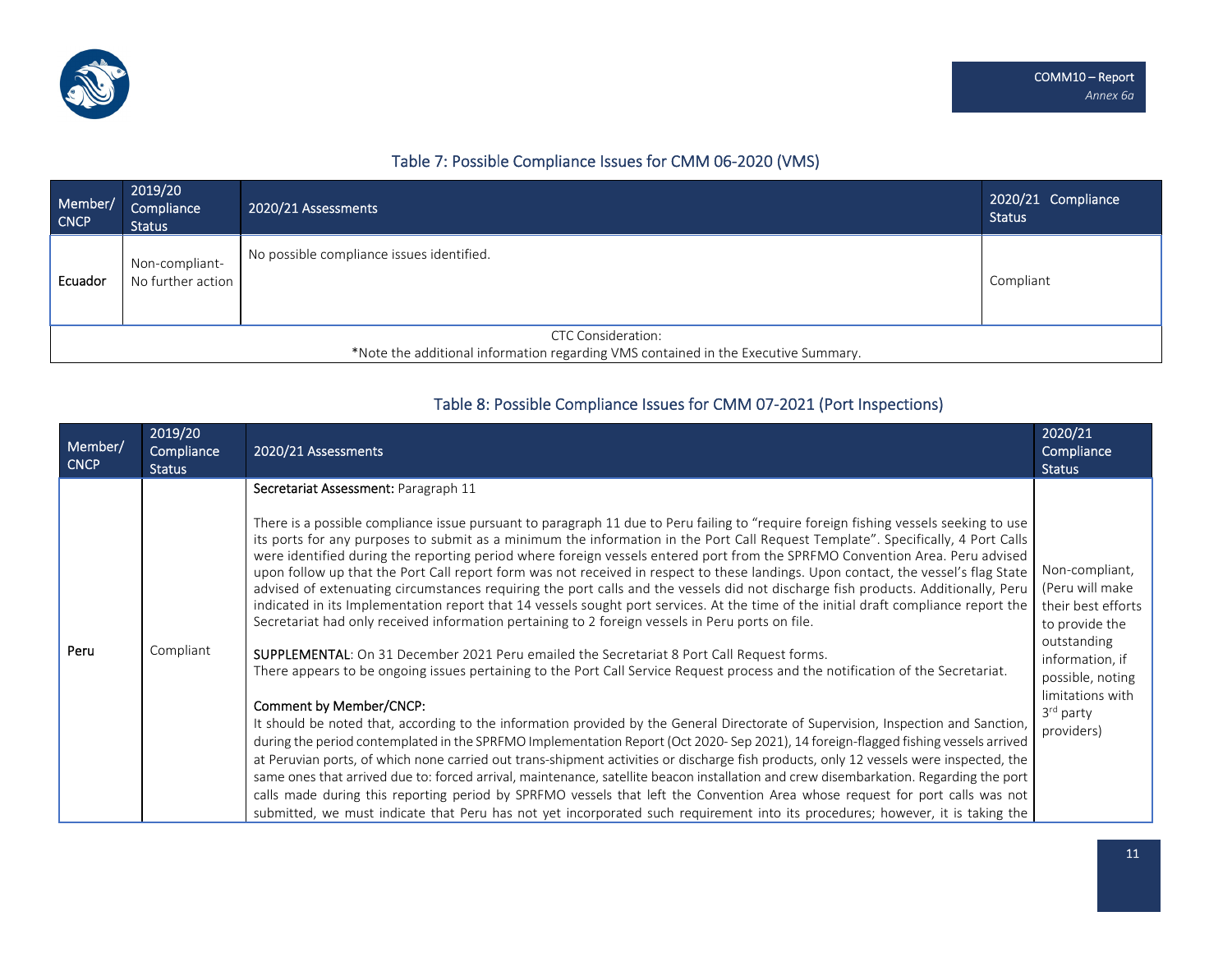

| Member/<br><b>CNCP</b> | 2019/20<br>Compliance<br>Status | 2020/21 Assessments                                                                                                                                                                                                                                                                                                                                                                                                                                                                                                                                                                                                                                                                                                                                                                                                                                                                                                                                                                                                                                                                                                                                                                                                                                                                                                                                                                                                                                                                                                                                                                                                                                                                                                                                                                                                                                                                                                                                                                                                                                                                                                                                                                                                                                                                                                                                                                                                                                                                                                                                                                                                                                                                                                                                                                                                                                                                                                                                                                                                                                     | 2020/21<br>Compliance<br><b>Status</b> |
|------------------------|---------------------------------|---------------------------------------------------------------------------------------------------------------------------------------------------------------------------------------------------------------------------------------------------------------------------------------------------------------------------------------------------------------------------------------------------------------------------------------------------------------------------------------------------------------------------------------------------------------------------------------------------------------------------------------------------------------------------------------------------------------------------------------------------------------------------------------------------------------------------------------------------------------------------------------------------------------------------------------------------------------------------------------------------------------------------------------------------------------------------------------------------------------------------------------------------------------------------------------------------------------------------------------------------------------------------------------------------------------------------------------------------------------------------------------------------------------------------------------------------------------------------------------------------------------------------------------------------------------------------------------------------------------------------------------------------------------------------------------------------------------------------------------------------------------------------------------------------------------------------------------------------------------------------------------------------------------------------------------------------------------------------------------------------------------------------------------------------------------------------------------------------------------------------------------------------------------------------------------------------------------------------------------------------------------------------------------------------------------------------------------------------------------------------------------------------------------------------------------------------------------------------------------------------------------------------------------------------------------------------------------------------------------------------------------------------------------------------------------------------------------------------------------------------------------------------------------------------------------------------------------------------------------------------------------------------------------------------------------------------------------------------------------------------------------------------------------------------------|----------------------------------------|
|                        |                                 | necessary steps to do so. This will guarantee from next year the complete and timely delivery of requests for port calls to the SPRFMO.<br>In that sense, we gently ask the SPRFMO to provide us an additional period that allows us to collect and deliver the information of the<br>ANNEX 1 Port Call Request Template of the vessels that arrived at Peruvian ports. (Reference comment in Supplemental above)                                                                                                                                                                                                                                                                                                                                                                                                                                                                                                                                                                                                                                                                                                                                                                                                                                                                                                                                                                                                                                                                                                                                                                                                                                                                                                                                                                                                                                                                                                                                                                                                                                                                                                                                                                                                                                                                                                                                                                                                                                                                                                                                                                                                                                                                                                                                                                                                                                                                                                                                                                                                                                       |                                        |
| Peru                   | Compliant                       | Secretariat Assessment: Paragraph 24<br>There are possible compliance issues pursuant to paragraph 24 due to Peru failing to "transmit a copy of the inspection report to<br>the SPRFMO Executive Secretary no later than 15 working days following the date of completion of the inspection". Specifically,<br>based on the information held by the Secretariat at the time of the initial draft assessment, a foreign fishing vessel was inspected<br>in port at Callao, Peru on the 15 <sup>th</sup> December, 2020 (and another fishing vessel inspected on 22 <sup>nd</sup> December 2020). The Inspection<br>reports from both inspections were received together at the Secretariat via email on the 16 January 2021 (resulting in a late<br>report). Furthermore, the information contained in Peru's Implementation Report indicates that 14 foreign vessels requested port<br>entry, zero were denied and the number of inspections was 14. Based on this information, 12 additional reports were presumed<br>to have not been provided to the Secretariat as per paragraph 24.<br>SUPPLEMENTAL: PERU emailed to the Secretariat on 18 December 2021 an additional 10 inspection reports (for a total of 12 being<br>received for the reporting period - of which 11 were late). Peru further clarified in their comments that only 12 vessels were inspected.<br><b>Comment by Member/CNCP:</b><br>It should be noted that, according to the information provided by the General Directorate of Supervision, Inspection and Sanction,<br>during the period contemplated in the SPRFMO Implementation Report (Oct 2020- Sep 2021), 14 foreign-flagged fishing vessels arrived<br>at Peruvian ports, of which none carried out trans-shipment activities or discharge fish products. Likewise, according to what was<br>reported by the General Directorate of Supervision, Inspection and Sanction, in the SPRFMO Implementation Report (Oct 2020-Sep<br>2021) it was recorded by material error that 14 inspections were carried out, when only 12 vessels were inspected, the same ones that<br>arrived due to: forced arrival, maintenance, installation of satellite beacons and disembarkation of crew members. In this regard, of<br>the total of 12 inspections, 2 inspections were made known to the Executive Secretary of the SPRFMO. Notwithstanding this, the<br>inspection report, and the minutes of the 10 missing foreign fishing vessels inspected are reached, in order to regularize the<br>corresponding information. It should be mentioned that paragraph 15 of CMM 07-2021 states the following: "Every year the Members<br>and PCNC must inspect at least 5% of the landing and trans-shipment operations in their designated ports carried out by notified foreign<br>fishing vessels." In this sense, Perú has been complying with the provisions established in the referred CMM and making every effort<br>to ensure the complete and timely delivery of the information required by the SPRFMO through its CMMs. | Non-Compliant,<br>no further action    |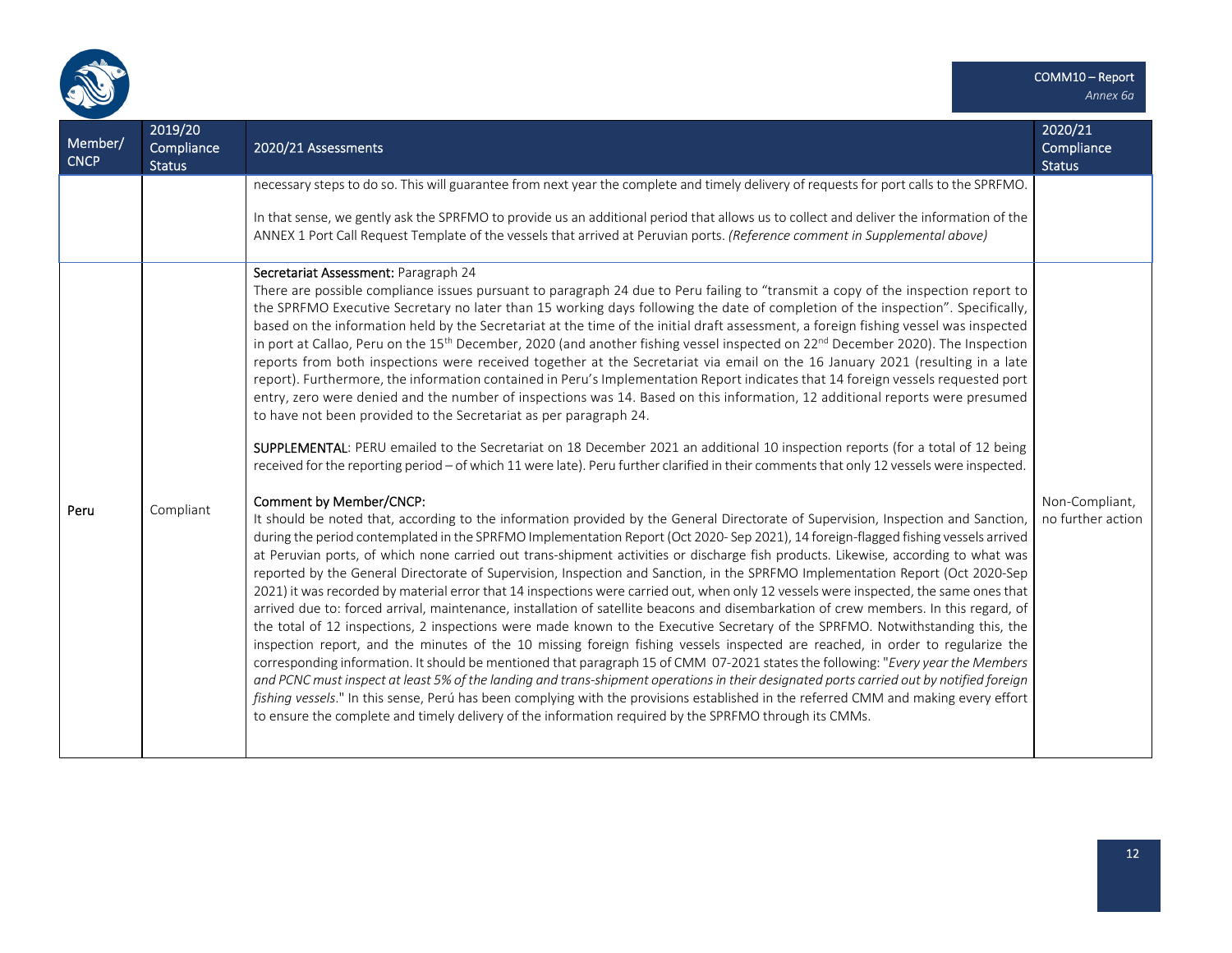

### Table 9: Possible Compliance Issues for CMM 08‐2019 (Gillnets)

| Member/<br><b>CNCP</b> | 2019/20<br><b>Compliance Status</b> | 2020/21 Assessments                       | 2020/21 Compliance Status |
|------------------------|-------------------------------------|-------------------------------------------|---------------------------|
|                        |                                     | No potential compliance issues identified |                           |

### Table 10: Possible Compliance Issues for CMM 09‐2017 (Seabirds)

| Member/CNCP           | 2019/20 Compliance Status                                                                                          | 2020/21 Assessments                       | 2020/21 Compliance Status |
|-----------------------|--------------------------------------------------------------------------------------------------------------------|-------------------------------------------|---------------------------|
| Russian<br>Federation | Non-Compliant; <i>Commitment to</i><br>provide a photo of the bird baffler<br>deployed while fishing was actioned. | No possible compliance issues identified. | Compliant                 |

### Table 11a: Member comments in relation to paragraph 1b of CMM 10‐2020 (CMS)

| Member/CNCP  | Areas in which technical assistance or capacity building may be needed to assist Members and <u>CNCPs to achieve compliance I</u>                                                                                                                                               |  |  |
|--------------|---------------------------------------------------------------------------------------------------------------------------------------------------------------------------------------------------------------------------------------------------------------------------------|--|--|
| Cook Islands | Observer Program accreditation and training<br>Data Management and development of IMS specifically for this fishery<br>21<br>SPRFMO obligations workshops and capacity building for staff to support succession planning and participation in SPRFMO decision-making processes. |  |  |
| Liberia      | Technical assistance is not needed at this time; in the event Liberia requires such assistance, the Secretariat shall be notified.                                                                                                                                              |  |  |

## Table 11b: Member comments in relation to paragraph 1c of CMM 10‐2020 (CMS)

| Member/CNCP    | Aspects of CMMs which may require improvement or amendment to facilitate or advance their implementation.                                                                                                                                                                                                                                                                                                                                                                                                                                                                                                                                                                                                                                                                                                                                                        |
|----------------|------------------------------------------------------------------------------------------------------------------------------------------------------------------------------------------------------------------------------------------------------------------------------------------------------------------------------------------------------------------------------------------------------------------------------------------------------------------------------------------------------------------------------------------------------------------------------------------------------------------------------------------------------------------------------------------------------------------------------------------------------------------------------------------------------------------------------------------------------------------|
| Australia      | We have no specific comments on CMMs at this time. However, we suggest continual review of this reporting form to see if we can streamline it to make it easier to complete. There are<br>many questions in this that, for most Members, will have similar answers to previous years and once they are implemented, they would not fall out of compliance unless there was a<br>significant domestic change (e.g. implementation of a national record of vessels authorised to fish in SPRFMO, applying the HSBI procedures). Some questions may only need to be answered<br>once and could be pre-filled for the Member to confirm in the following year. This may make the compliance report easier to complete and result in more compliance reports being submitted<br>in a timely manner, and fewer instances of possible non-compliance to discuss at CTC. |
| European Union | None at this stage but the compliance discussions could provide an opportunity to identify CMMs that might need clarification or Improvement.                                                                                                                                                                                                                                                                                                                                                                                                                                                                                                                                                                                                                                                                                                                    |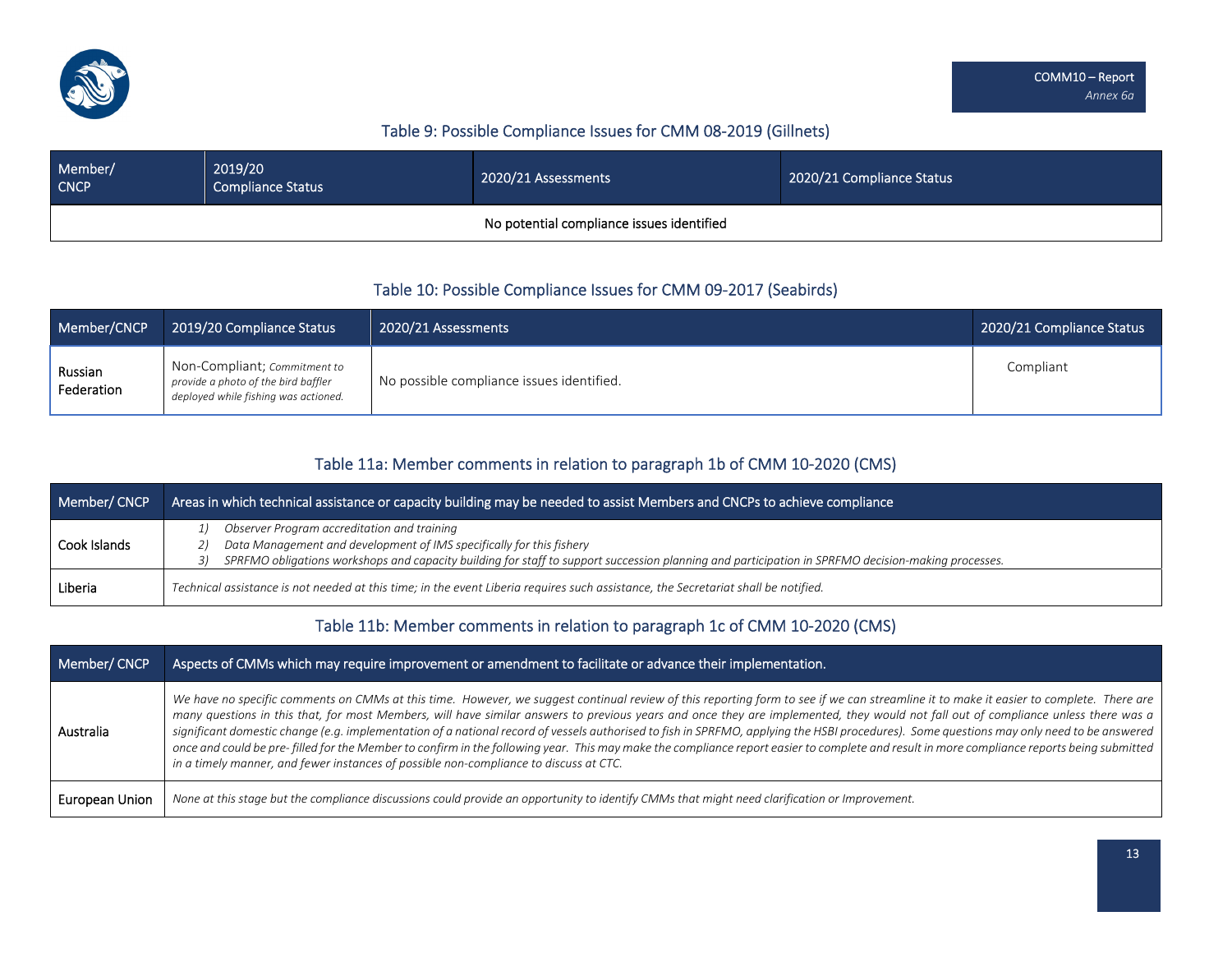| Korea   | For all CCMs in general, we believe that the CMS process needs to take different approaches for legally binding requirements and other recommendations or encouragements, for example,<br>$\mid$ paragraphs 7-9 of CMM17-2019. One option would be to not include recommendations or encouragements in the list of questions. Alternatively, the Commission may consider producing a<br>compilation of the information on Members and CNCPs' implementation, for Members and CNCPs' information. |
|---------|--------------------------------------------------------------------------------------------------------------------------------------------------------------------------------------------------------------------------------------------------------------------------------------------------------------------------------------------------------------------------------------------------------------------------------------------------------------------------------------------------|
| Liberia | Liberia identifies no aspects of CMMs that need improvement.                                                                                                                                                                                                                                                                                                                                                                                                                                     |

## Table 11c: Possible Compliance Issues for CMM 10‐2020 (CMS)

| Member/<br><b>CNCP</b> | 2019/20<br>Compliance<br><b>Status</b> | 2020/21 Assessments                                                                                                                                                                                                                                                                                                                                                                                                                                                                                                                                                                                                                                                                                                                                                                                                                                             | 2020/21<br>Compliance<br><b>Status</b>                                                                                  |
|------------------------|----------------------------------------|-----------------------------------------------------------------------------------------------------------------------------------------------------------------------------------------------------------------------------------------------------------------------------------------------------------------------------------------------------------------------------------------------------------------------------------------------------------------------------------------------------------------------------------------------------------------------------------------------------------------------------------------------------------------------------------------------------------------------------------------------------------------------------------------------------------------------------------------------------------------|-------------------------------------------------------------------------------------------------------------------------|
| Cuba                   | Non-compliant-<br>No further action    | Secretariat Assessment: Paragraph 5<br>Implementation report- non-receipt. There is a possible compliance issue under Paragraph 5 due to the Secretariat NOT<br>receiving Cuba's Implementation Report. Implementation Reports were due October 20, 2021. (Member was also non-<br>compliant in $2019/20 - 21$ days late).<br>Comment by Member/CNCP:<br>Cuba does not have any vessels operating in SPRFMO.                                                                                                                                                                                                                                                                                                                                                                                                                                                    | Non-compliant-<br>Further action<br>needed to take<br>steps to ensure<br>that the<br>obligation is met<br>in the future |
| Ecuador                | Non-compliant-<br>No further action    | Secretariat Assessment: Paragraph 5<br>Implementation Report- Late Submission (~22 days). There is a possible compliance issue under Paragraph 5 due to the<br>Secretariat receiving Ecuador's Implementation Report ~22 days late. Implementation Reports were due October 20, 2021.<br>The Date Stamp of official report submission was "2021-11-11 09:30:02". (Member was also non-compliant in 2019/20 - 6<br>days late).<br>Comment by Member/CNCP:<br>Ecuador will continue its efforts to comply with the timing agreed by the Commission.                                                                                                                                                                                                                                                                                                               | Non-compliant-<br>Further action<br>needed to take<br>steps to ensure<br>that the<br>obligation is met<br>in the future |
| Russian<br>Federation  | Non-compliant-<br>No further action    | Secretariat Assessment: Paragraph 5<br>Implementation Report- Late Submission (~20 days). There is a possible compliance issue under Paragraph 5 due to the<br>Secretariat receiving Russia's Implementation report ~20 days late. Implementation Reports were due October 20, 2021. The<br>Date Stamp of official report submission was "Tuesday, 9 November 2021 4:56 am" (Member was also non-compliant in<br>$2019/20 - 6$ days late).<br>Comment by Member/CNCP:<br>Due to the restrictions associated with the pandemic, some of the institutions for the collection and transmission of data were<br>closed, and employees were transferred to a remote mode of work. In this regard, administrative difficulties arose with the<br>timely transmission of reports. The necessary measures have now been taken to monitor such situations in the future. | Non-compliant-<br>Further action<br>needed to take<br>steps to ensure<br>that the<br>obligation is met<br>in the future |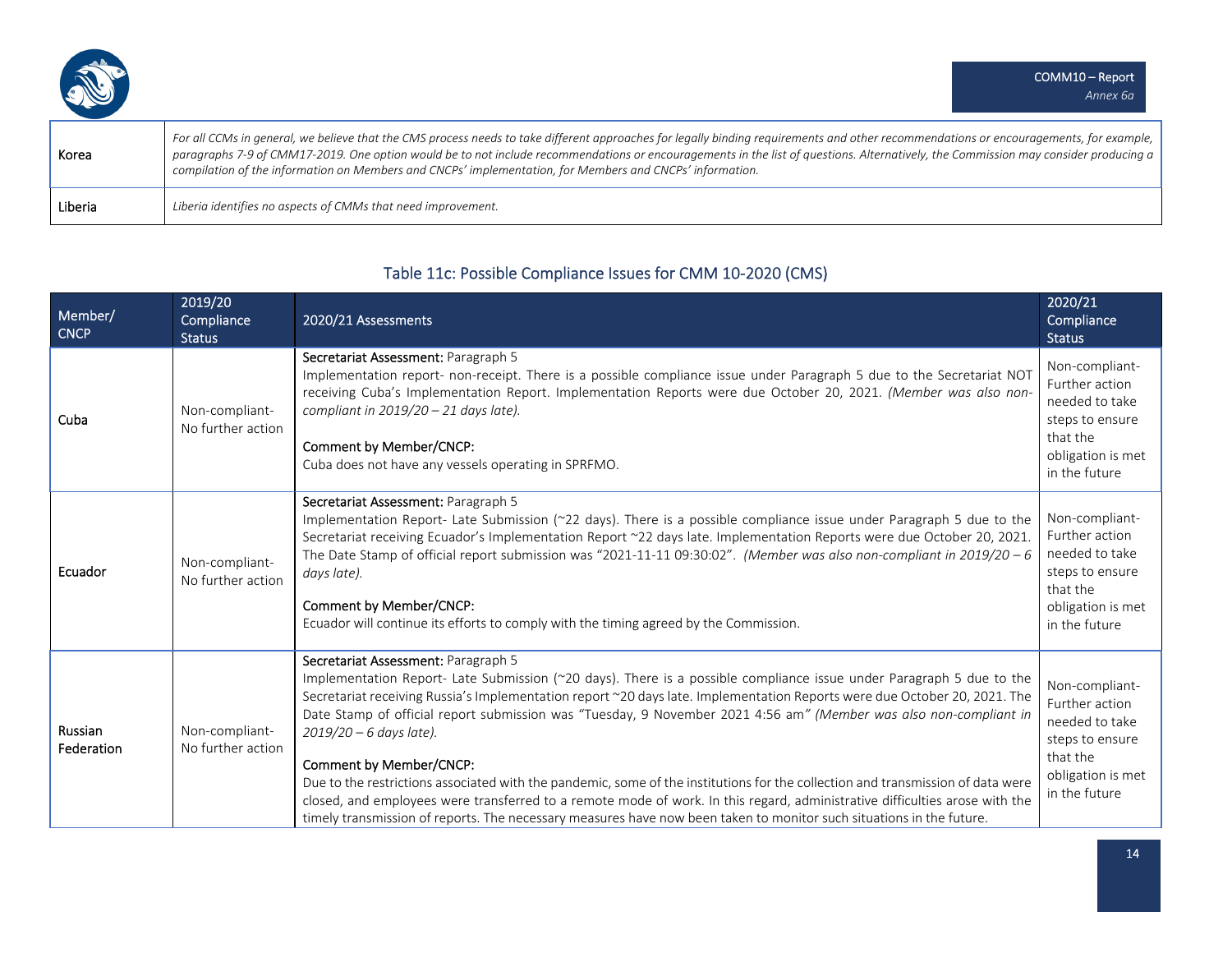

| Member/<br><b>CNCP</b> | 2019/20<br>Compliance<br><b>Status</b> | 2020/21 Assessments                                                                                                                                                                                                                                                                                                                                                                                                                                                                                                                                                                                                                                        | 2020/21<br>Compliance<br><b>Status</b> |
|------------------------|----------------------------------------|------------------------------------------------------------------------------------------------------------------------------------------------------------------------------------------------------------------------------------------------------------------------------------------------------------------------------------------------------------------------------------------------------------------------------------------------------------------------------------------------------------------------------------------------------------------------------------------------------------------------------------------------------------|----------------------------------------|
| Faroe Islands          | Compliant                              | Secretariat Assessment: Paragraph 5<br>Implementation Report- Late Submission (~27 days). There is a possible compliance issue under Paragraph 5 due to the<br>Secretariat receiving the Faroe Island's Implementation Report ~27 days late. Implementation Reports were due October 20,<br>2021. The Date Stamp of the email with the official report submission was "Tuesday, 16 November 2021 10:27 pm".<br>(Member was compliant with this provision last year.)<br><b>Comment by Member/CNCP:</b><br>Unfortunate misunderstanding led to delay in forwarding to the relevant person in the Faroes to update to components<br>relevant to the Faroese. | Non-compliant-<br>No further action    |
| Cook Islands           | Non-compliant-<br>No further action    | No possible compliance issues identified.                                                                                                                                                                                                                                                                                                                                                                                                                                                                                                                                                                                                                  | Compliant                              |
| Liberia                | Non-compliant-<br>No further action    | No possible compliance issues identified.                                                                                                                                                                                                                                                                                                                                                                                                                                                                                                                                                                                                                  | Compliant                              |
| Panama                 | Non-compliant-<br>No further action    | No possible compliance issues identified.                                                                                                                                                                                                                                                                                                                                                                                                                                                                                                                                                                                                                  | Compliant                              |
| Vanuatu                | Non-compliant-<br>No further action    | No possible compliance issues identified.                                                                                                                                                                                                                                                                                                                                                                                                                                                                                                                                                                                                                  | Compliant                              |

# Table 12: Possible Compliance Issues for CMM <sup>11</sup>‐2015 (Boarding and Inspection)

| Member/<br><b>CNCP</b>                    | 2019/20<br> Compliance Status ' | 2020/21 Assessments | 2020/21<br>Compliance<br>Status |  |  |
|-------------------------------------------|---------------------------------|---------------------|---------------------------------|--|--|
| No potential compliance issues identified |                                 |                     |                                 |  |  |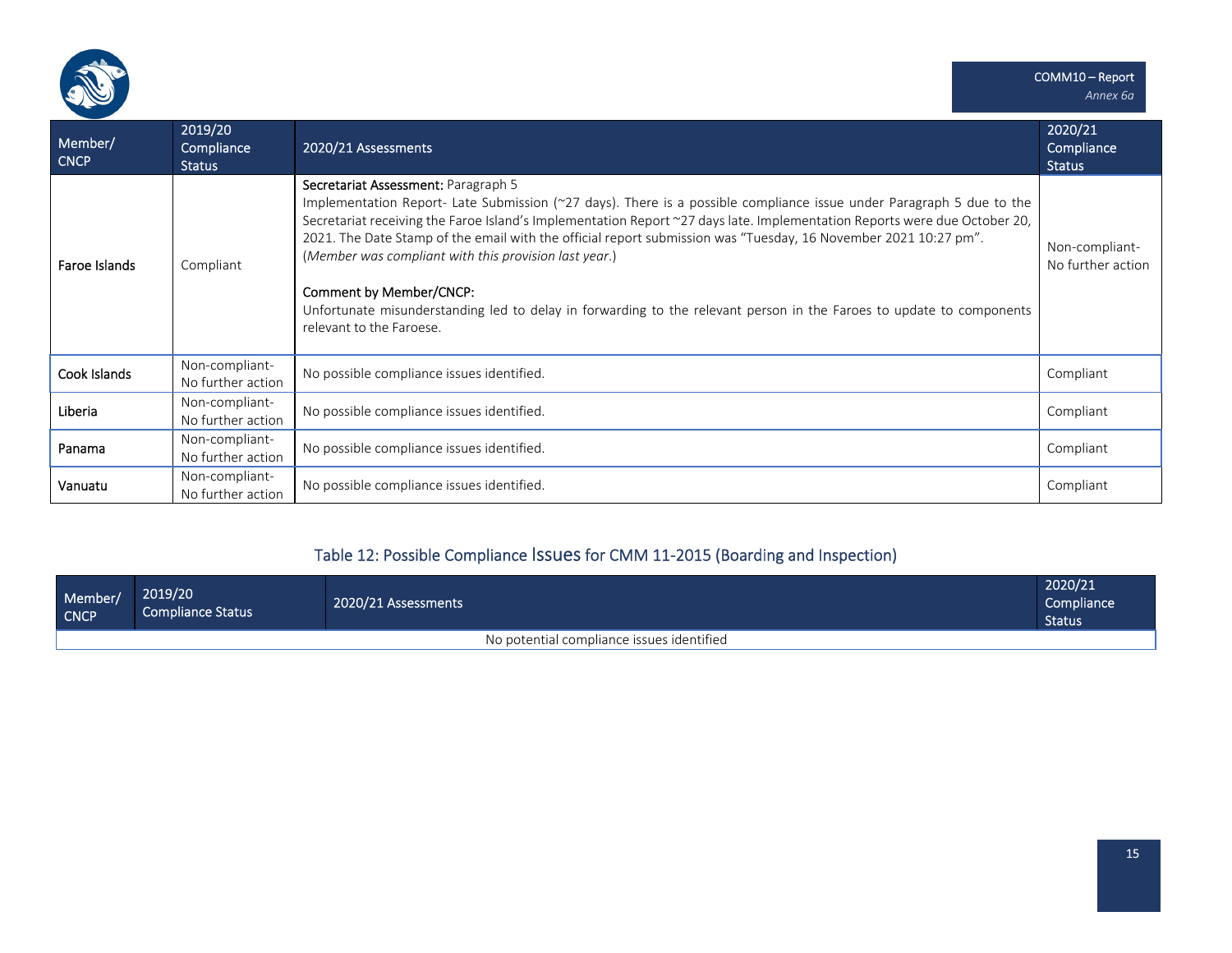

## Table 13: Possible Compliance Issues for CMM 12‐2020 (Transhipment)

| Member/<br><b>CNCP</b> | 2019/20<br>Compliance<br><b>Status</b> | 2020/21 Assessments                                                                                                                                                                                                                                                                                                                                                                                                                                                                                                                                                                                                                                                                                                                                                                                                                                                                                                                                                                                                                                                                                                                                                                                                                                                                                                  | 2020/21<br><b>Compliance Status</b> |
|------------------------|----------------------------------------|----------------------------------------------------------------------------------------------------------------------------------------------------------------------------------------------------------------------------------------------------------------------------------------------------------------------------------------------------------------------------------------------------------------------------------------------------------------------------------------------------------------------------------------------------------------------------------------------------------------------------------------------------------------------------------------------------------------------------------------------------------------------------------------------------------------------------------------------------------------------------------------------------------------------------------------------------------------------------------------------------------------------------------------------------------------------------------------------------------------------------------------------------------------------------------------------------------------------------------------------------------------------------------------------------------------------|-------------------------------------|
|                        |                                        | Secretariat Assessment: Paragraph 4<br>There may be a potential compliance issue with respect to the timeliness of the advance notification for 1 transhipment involving<br>Mackerel (CJM). Paragraph 4 requires Members to provide an intention to tranship at least 12 hours before the estimated time of<br>such activity. Late Report: Secretariat records indicate that the transhipment notification form for the Maartje Theadora<br>transhipment with the Prince of the Seas was received on 29 June 2021 at 12:09 UTC whereas the transhipment commenced 28 June<br>2021, 17:00 UTC (and ended 02 July 2021, 04:50 UTC).                                                                                                                                                                                                                                                                                                                                                                                                                                                                                                                                                                                                                                                                                    |                                     |
| European<br>Union      | Compliant                              | Comment by Member/CNCP:<br>On 21 June 2021, the vessel concerned sent a notification via email to the relevant administrative authority concerning a planned<br>transhipment for the following day, on 22 June 2021, respecting the 12-hour prior notice provision. This transhipment was then<br>postponed to 28 June 2021 17:00 h UTC (start time). Due to staff shortages and coordination issues within the responsible<br>administrative department, the notification was only forwarded by the EU to the SPRFMO secretariat on 29 June 2021 12:09 UTC. An<br>investigation into this late notification has led to the identification of communication gaps within the responsible department, which<br>have been addressed. In addition, staff have been sensitized to the reporting requirements under CMM 12-2020. Despite the delayed<br>notification, the SPRFMO Secretariat was aware of the transhipment in advance due to the 12-hour notification submission from the<br>reefer's flag State as well as various emails/notifications from the carrier vessel's representatives. Moreover, there was an observer<br>on board the vessel during the transhipment and the operational details of the transhipment were duly notified to the Secretariat in<br>accordance with paragraph 8 of CMM 12-2020. | Non-compliant-<br>No further action |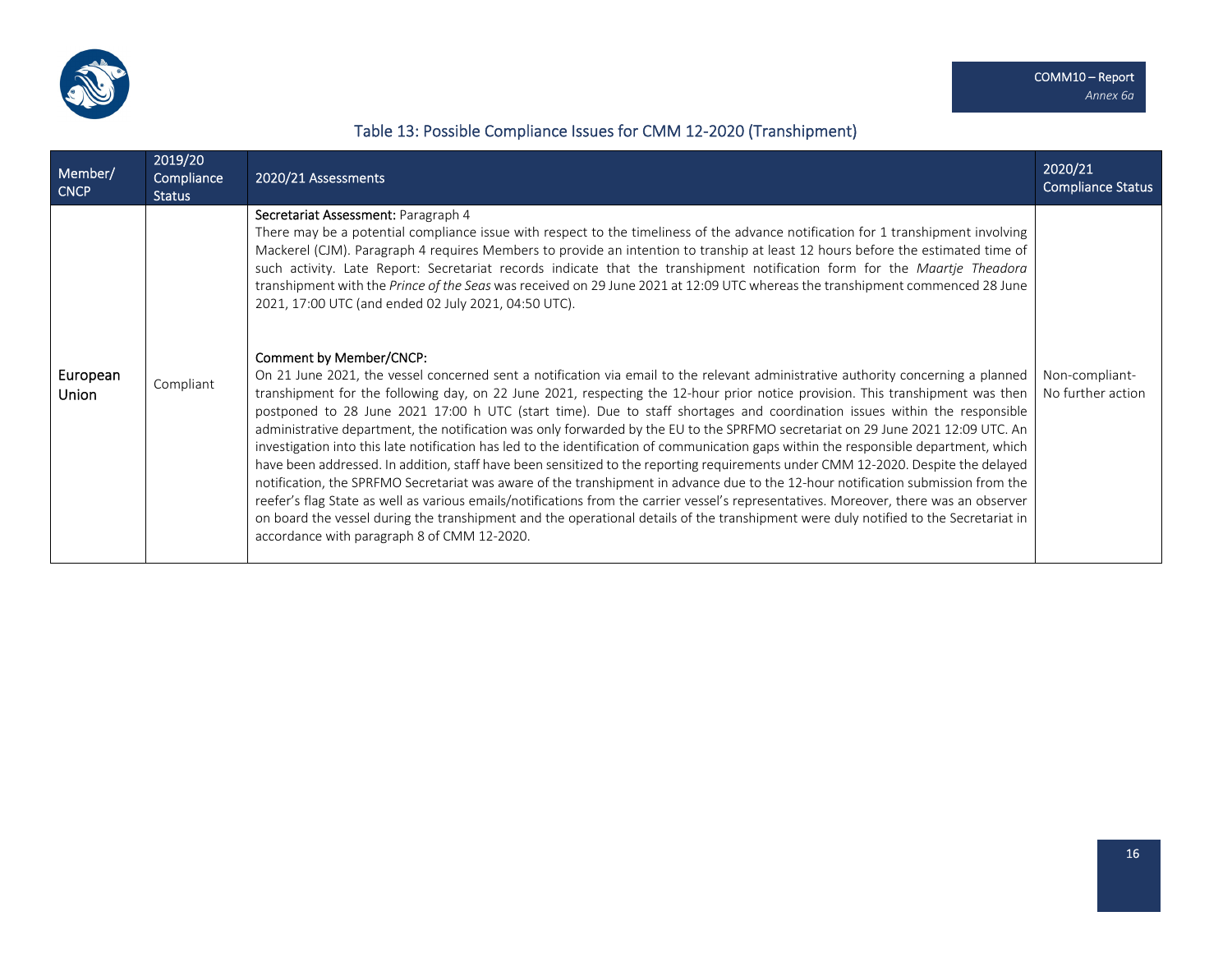

# Table 14: Possible Compliance Issues for CMM 13‐2021 (Exploratory Fisheries)

| Member/<br><b>CNCP</b>   | 2019/20<br><b>Compliance Status</b> | 2020/21 Assessments                                                                                                                                                                                                                                                                                                                                                                                                                                                                                                                                                                                                                                                                                                                                                                                                                                                                                                                                                                                                                                                                                                                                                                                                                                                                                                                                                                                                                                                                                                                                                                                                                                                                                                                                                                                                                                                                                                                                                                                                                                                                                                                                                                                                                                                                                                                                                               | 2020/21<br>Compliance<br><b>Status</b>           |
|--------------------------|-------------------------------------|-----------------------------------------------------------------------------------------------------------------------------------------------------------------------------------------------------------------------------------------------------------------------------------------------------------------------------------------------------------------------------------------------------------------------------------------------------------------------------------------------------------------------------------------------------------------------------------------------------------------------------------------------------------------------------------------------------------------------------------------------------------------------------------------------------------------------------------------------------------------------------------------------------------------------------------------------------------------------------------------------------------------------------------------------------------------------------------------------------------------------------------------------------------------------------------------------------------------------------------------------------------------------------------------------------------------------------------------------------------------------------------------------------------------------------------------------------------------------------------------------------------------------------------------------------------------------------------------------------------------------------------------------------------------------------------------------------------------------------------------------------------------------------------------------------------------------------------------------------------------------------------------------------------------------------------------------------------------------------------------------------------------------------------------------------------------------------------------------------------------------------------------------------------------------------------------------------------------------------------------------------------------------------------------------------------------------------------------------------------------------------------|--------------------------------------------------|
| European<br><b>Union</b> | Compliant                           | Secretariat Assessment: Paragraph 4/17<br>There is a possible compliance issue pursuant to paragraph 4 and 17 due to an EU flagged trawler engaging in fishing for<br>Alfonsino (BYS) using Pelagic gear during the reporting period. Port Inspection information indicates that 2 offloads by one<br>EU vessel (in May 2021 and July 2021) during the reporting period resulted in ~2,618 tonnes BYS being landed. The<br>Secretariat does not have records of Alfonsino being fished in SPRFMO with Pelagic Trawl during the last 10 years, hence<br>this activity likely meets the threshold required for an exploratory fishery.<br>Comment by Member/CNCP:<br>An investigation was carried out by the competent flag State authorities into the fishing activities of the pelagic trawler<br>concerned, which was authorised to fish for jack mackerel in the SPRFMO Convention Area in 2021 pursuant to CMM<br>01-2021 (Trachurus murphyi). The investigation found that the vessel engaged in a fishery for Alfonsino falling within the<br>scope of paragraph 4 of CMM 13-2021 (Management of New and Exploratory Fisheries) without authorisation, which<br>constitutes a serious infringement under EU and national law. In response to these findings, the responsible authority<br>has taken the following effective, proportionate and dissuasive action: 1) imposed a severe financial penalty on the<br>vessel owner; 2) assigned 5 penalty points to the holder of the fishing licence for the commission of a serious<br>infringement; and 3) issued a written warning to the master of the vessel. The vessel owner cooperated fully with the<br>investigation. In addition, the responsible authority has made changes to the fishing permit issued for the jack mackerel<br>fishery in SPRFMO to clarify requirements regarding target species and bycatch. These changes have been implemented<br>for the 2022 fishing season.<br><b>CTC Consideration:</b><br>The EU provided specific information pertaining to their investigation and follow-up action, including the estimated<br>value of the BYS (Euro 872K) and details of the sanction imposed (fine of Euro 4.3M for the vessel owner, assignment of<br>5 penalty points to the licence holder and a written warning to the master). Members commented on the effective<br>action taken by the EU. | Priority non-<br>compliant, No<br>further action |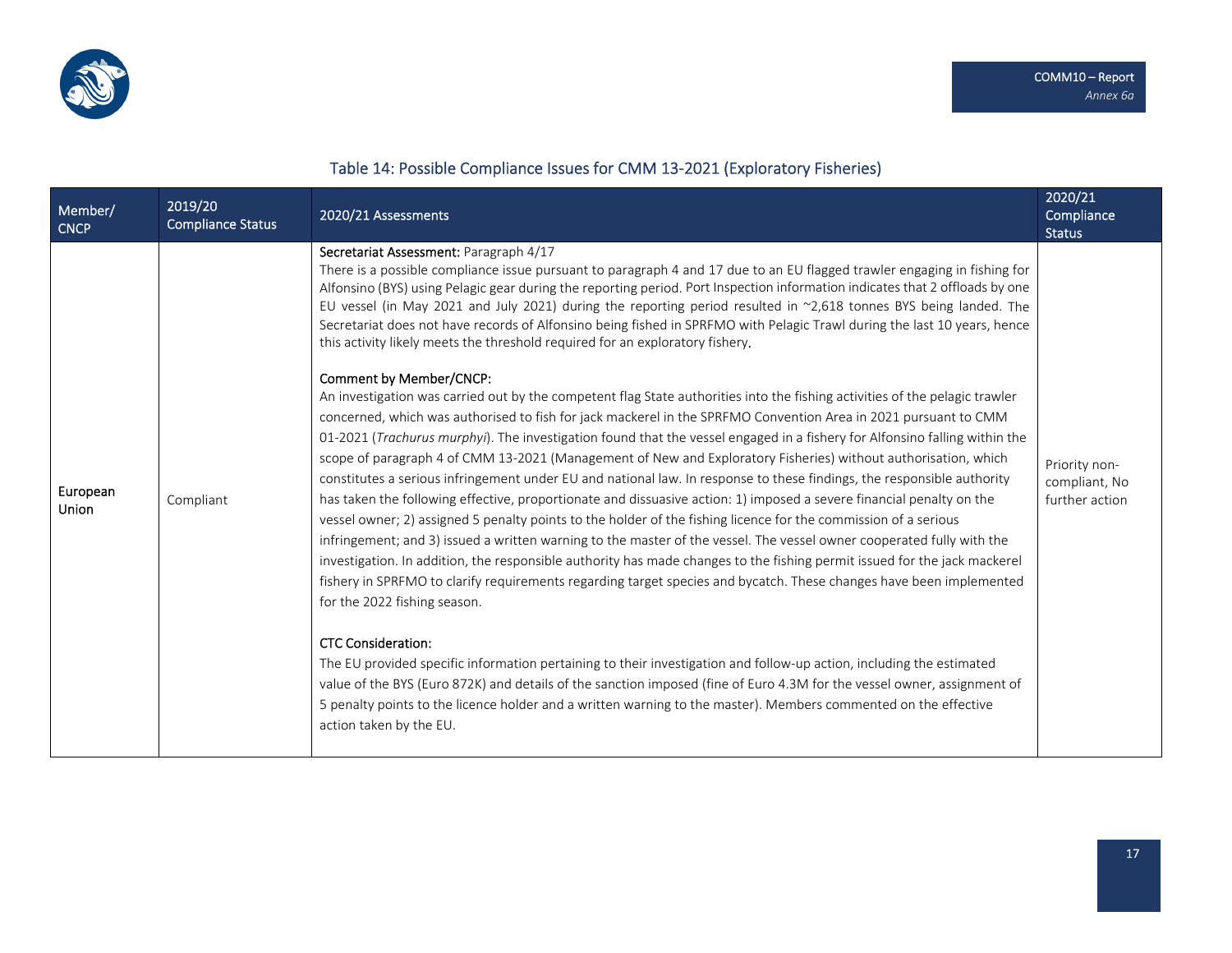

|                       |           | Secretariat Assessment: Paragraph 4/17<br>There is a possible compliance issue pursuant to paragraph 4 and 17 due to a Russian flagged trawler engaging in fishing<br>for Alfonsino (BYS) using Pelagic gear during the reporting period. Port Inspection information indicates that 3 offloads (Oct<br>2020; April 2021, May 2021) during the reporting period resulted in ~1,092 tonnes BYS being landed (noting a further 205<br>tonnes was landed in October 2021). The Secretariat does not have records of Alfonsino being fished in SPRFMO with<br>Pelagic Trawl during the last 10 years, hence this activity likely meets the threshold required for an exploratory fishery.<br>Additionally, on 4 September 2020 Russia sent an email seeking clarification in the case of the flag State intention to fish<br>Beryx splenden (BYS). The Secretariat response included reference to the Bottom Fishing CMM provisions and identified<br>that if the proposed activity was outside of this (i.e. outside the defined Management Areas or using a different fishing<br>method within those areas) then the flag State should follow the process described in CMM13-2020 (Exploratory |                             |
|-----------------------|-----------|----------------------------------------------------------------------------------------------------------------------------------------------------------------------------------------------------------------------------------------------------------------------------------------------------------------------------------------------------------------------------------------------------------------------------------------------------------------------------------------------------------------------------------------------------------------------------------------------------------------------------------------------------------------------------------------------------------------------------------------------------------------------------------------------------------------------------------------------------------------------------------------------------------------------------------------------------------------------------------------------------------------------------------------------------------------------------------------------------------------------------------------------------------------------------------------------|-----------------------------|
|                       |           | Fisheries). On 18 February 2021 Russia sent a letter requesting clarification for flag States intending to fish various species<br>(including BYS) using Pelagic methods. The Secretariat responded (DC24-2021) that 5 species (including BYS) had not been<br>subject to fishing in the previous ten years using pelagic gear types and therefore would be considered "exploratory<br>fisheries".                                                                                                                                                                                                                                                                                                                                                                                                                                                                                                                                                                                                                                                                                                                                                                                           |                             |
| Russian<br>Federation | Compliant | <b>Comment by Member/CNCP:</b><br>The Russian side, in accordance with the information provided by the Secretariat on the issue of Alfonsino (BYS) by-catch<br>during the previous period, reports the following. The catches were dominated by Trachurus murphyi during the reporting<br>period. In recent years, Trachurus murphyi has been fished in large areas, due to the need to search for commercial fish<br>stocks Trachurus murphyi. Moreover, over the entire specified period, Alfonsino (BYS) was never the main species in the<br>catch. However, other fish species have been recorded as by-catch also. In the process of carrying out fishing operations,<br>the Russian fishing vessel did not intend to carry out exploratory or new fishery of Alfonsino (BYS). It is common practice to<br>have "others by-catch" during one fish species. In this regard, it may be necessary to clarify Conservation Measure 01-2021<br>with respect to the definition of the level of allowable by-catch.<br><b>CTC Consideration:</b>                                                                                                                                              | deferred to<br><b>CTC10</b> |
|                       |           | CTC spent significant amount of time discussing this matter, however, agreement between Russia and the CTC was not<br>able to reached on whether or not the fishing that took place, which resulted in the catching of BYS, was directed fishing<br>for BYS or that it was caught as bycatch.<br>The CTC recognised that separate analyses would be required in order to make a judgement as to whether or not directed<br>fishing took place, which would have ultimately informed whether or not a breach of 13-2021 took place.<br>This matter has been referred to the Commission where they will need to make a determination when adopting                                                                                                                                                                                                                                                                                                                                                                                                                                                                                                                                             |                             |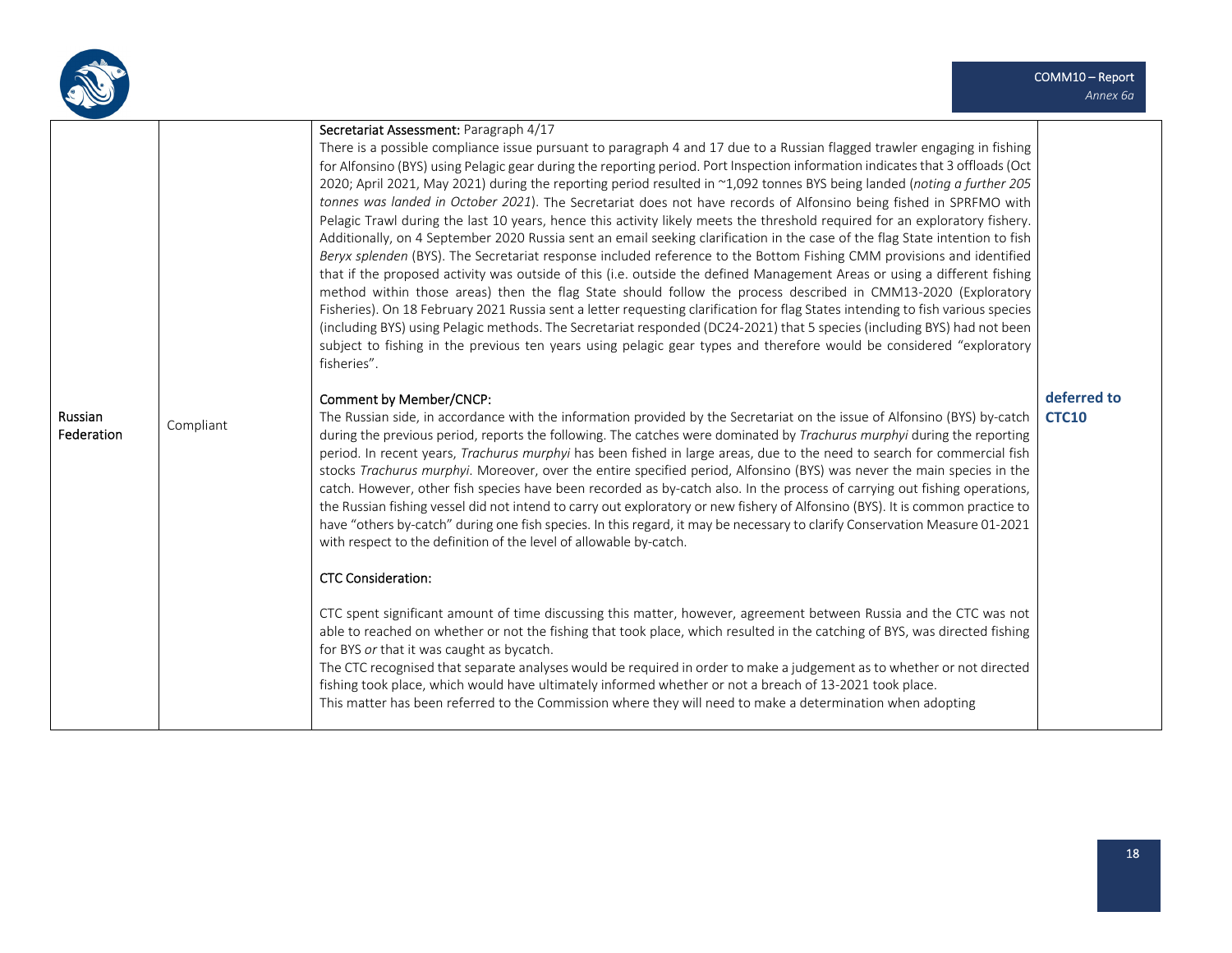

### Table 15: Possible Compliance Issues for CMM 14a‐2019 (Exploratory Toothfish Fishery – New ZealandOnly)

| Member/<br><b>CNCP</b> | 2019/20<br><b>Compliance Status</b> | 2020/21 Assessments                      | 2020/21<br>Compliance<br><b>Status</b> |
|------------------------|-------------------------------------|------------------------------------------|----------------------------------------|
|                        |                                     | No possible compliance issues identified |                                        |

### Table 16: Possible Compliance Issues for CMM 14b-2021 (Exploratory Potting Fishery – Cook Islands Only)

| Member/<br><b>CNCP</b>                                                                     | 2019/20<br><b>Compliance Status</b> | 2020/21 Assessments | 2020/21<br>Compliance<br><b>Status</b> |  |  |  |  |  |  |  |
|--------------------------------------------------------------------------------------------|-------------------------------------|---------------------|----------------------------------------|--|--|--|--|--|--|--|
| During the reporting period the Cook Islands did not conduct any activities under this CMM |                                     |                     |                                        |  |  |  |  |  |  |  |

### Table 17: Possible Compliance Issues for CMM 14d‐2020 (Exploratory Toothfish Fishery – Chile Only)

| Member/     | 2019/20                                                                         | 2020/21 Assessments | 2020/21 Compliance |  |  |  |  |  |  |  |  |
|-------------|---------------------------------------------------------------------------------|---------------------|--------------------|--|--|--|--|--|--|--|--|
| <b>CNCP</b> | <b>Compliance Status</b>                                                        |                     | <b>Status</b>      |  |  |  |  |  |  |  |  |
|             | During the reporting period Chile did not conduct any activities under this CMM |                     |                    |  |  |  |  |  |  |  |  |

#### Table 18: Possible Compliance Issues for CMM 14e-2021 (Exploratory Toothfish Fishery – European Union Only)

| Member/<br><b>CNCP</b>                                                                       | 2019/20<br><b>Compliance Status</b> | 2020/21 Assessments | 2020/21<br>Compliance<br><b>Status</b> |  |  |  |  |  |  |  |
|----------------------------------------------------------------------------------------------|-------------------------------------|---------------------|----------------------------------------|--|--|--|--|--|--|--|
| During the reporting period the European Union did not conduct any activities under this CMM |                                     |                     |                                        |  |  |  |  |  |  |  |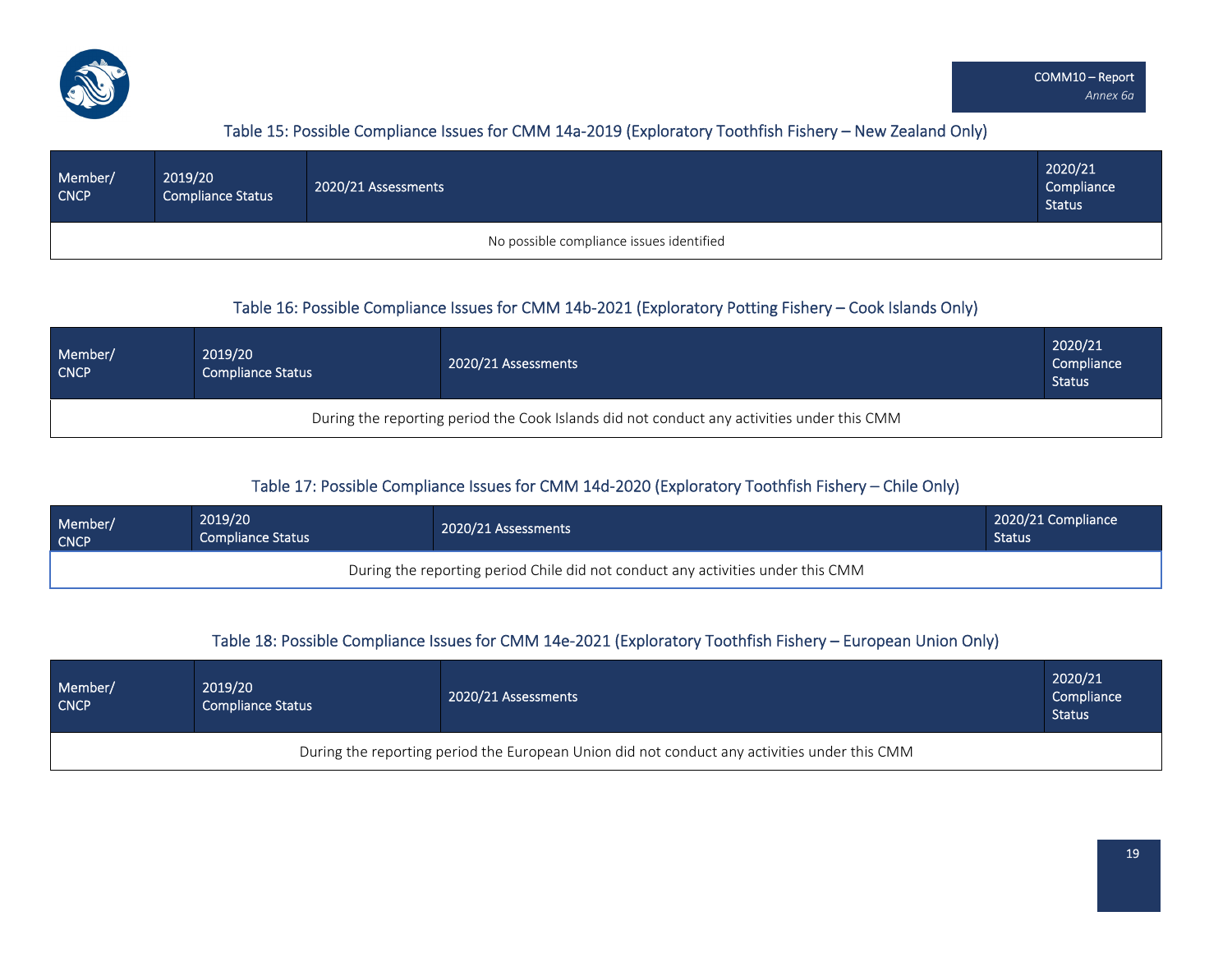

## Table 19: Possible Compliance Issues for CMM 15‐2016 (Stateless Vessels)

| Member/<br><b>CNCP</b>                   | 2019/20<br><b>Compliance Status</b> | 2020/21 Assessments | 2020/21<br>Compliance<br><b>Status</b> |  |  |  |  |  |  |  |
|------------------------------------------|-------------------------------------|---------------------|----------------------------------------|--|--|--|--|--|--|--|
| No possible compliance issues identified |                                     |                     |                                        |  |  |  |  |  |  |  |

### Table 20: Possible Compliance Issues for CMM 16‐2021 (Observer Programme)

| Member/<br>CNCP                          | 2019/20<br>Compliance<br><b>Status</b> | 2020/21 Assessments | 2020/21<br>Compliance<br><b>Status</b> |  |  |  |  |  |  |
|------------------------------------------|----------------------------------------|---------------------|----------------------------------------|--|--|--|--|--|--|
| No possible compliance issues identified |                                        |                     |                                        |  |  |  |  |  |  |

### Table 21: Possible Compliance Issues for CMM 17‐2019 (Marine Pollution)

| Member/<br><b>CNCP</b> | 2019/20<br><b>Compliance Status</b> | 2020/21 Assessments                      | 2020/21<br>Compliance<br><b>Status</b> |
|------------------------|-------------------------------------|------------------------------------------|----------------------------------------|
|                        |                                     | No possible compliance issues identified |                                        |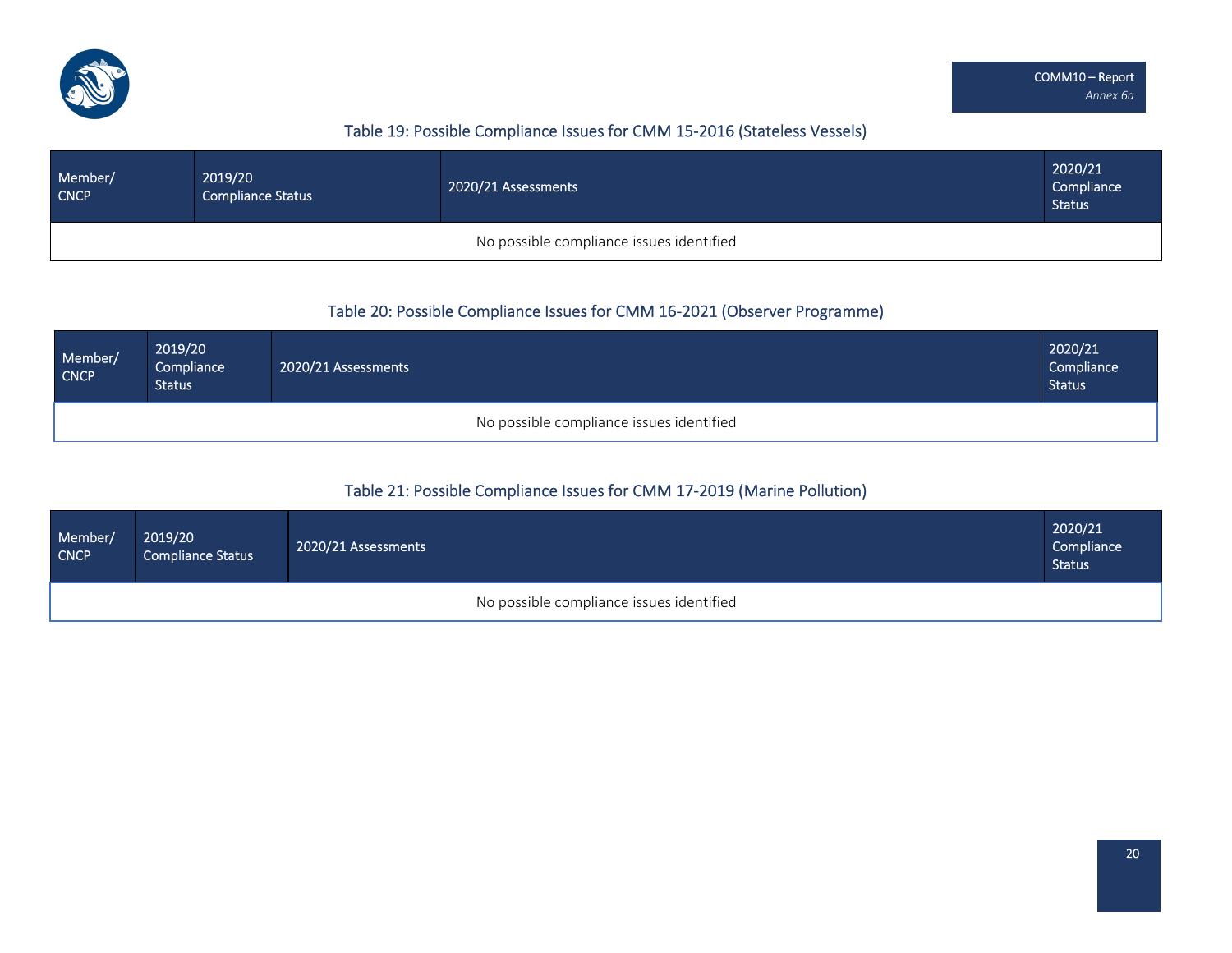

#### Table 22: Possible Compliance Issues for CMM 18‐2020 (Jumbo Flying Squid Fishery)

Member/ **CNCP** 2019/20 **Compliance** Status 2020/21 Assessments 2020/21 **Compliance** Status China Compliant **Secretariat Assessment:** Paragraph 10 There is <sup>a</sup> potential compliance issue with respect to maintaining the Observer coverage as specified in paragraph 10. China has indicated two (2) At‐Sea observers were deployed whereas the minimum coverage is five (5) at‐sea observers. Comment by Member/CNCP: China would like to provide the following additional clarifications for your further reference. Regarding CMM18‐2021, the requirement of 5 full‐time at‐sea observers was not met, I wish to emphasize that, the observer program was hugely affected by the outbreak of the COVID‐19 pandemic, the observers could not board the vessel due to travel restriction and port lockdown due to COVID‐19 pandemic, more importantly, under the circumstance of COVID‐19 pandemic, observers were reluctant to go abroad out of safety concern for being infected by the virus, meanwhile, the recruitment and the subsequent training were also limited by the pandemic to <sup>a</sup> large degree. So finally, only two experienced observers were dispatched to conduct the observer program. In order to resolve data deficiency resulted from observer inadequacy due to COVID‐19 pandemic, China designated five squid jigging vessels served as the studying vessels to collect length data and biological samples, this to some degree can complement the insufficient observer coverage in terms of scientific data collection. In addition, given the outbreak of COVID‐19 pandemic which is more like <sup>a</sup> force majeure that impact every walk of life including fishery sector and to <sup>a</sup> large extent beyond our control in terms of observer deployment. In this regard, I would like to mention some other RFMOs experience and practice, for example, WCPFC, they did not assess observer issues when conducted compliance assessment given the impact of COVID‐19 pandemic, so we would like to propose that SPRFMO did not assess the observer coverage and not regard this as <sup>a</sup> compliance issue during the period of COVID‐19 pandemic. CTC Consideration: The Covid complicating factors were recognized, but the CTC confirmed that the obligation remains. Non‐Compliant, No Further Action

#### Table 23: Possible Compliance Issues for CMM 19‐2021 (Fishing Vessel Markings)

| Member/<br><b>CNCP</b>                                                        | 2019/20<br><b>Compliance Status</b> | 2020/21 Assessments | 2020/21<br>Compliance<br><b>Status</b> |  |  |  |  |  |  |  |
|-------------------------------------------------------------------------------|-------------------------------------|---------------------|----------------------------------------|--|--|--|--|--|--|--|
| This CMM was not assessed due to its entry into force date of 1 January 2023. |                                     |                     |                                        |  |  |  |  |  |  |  |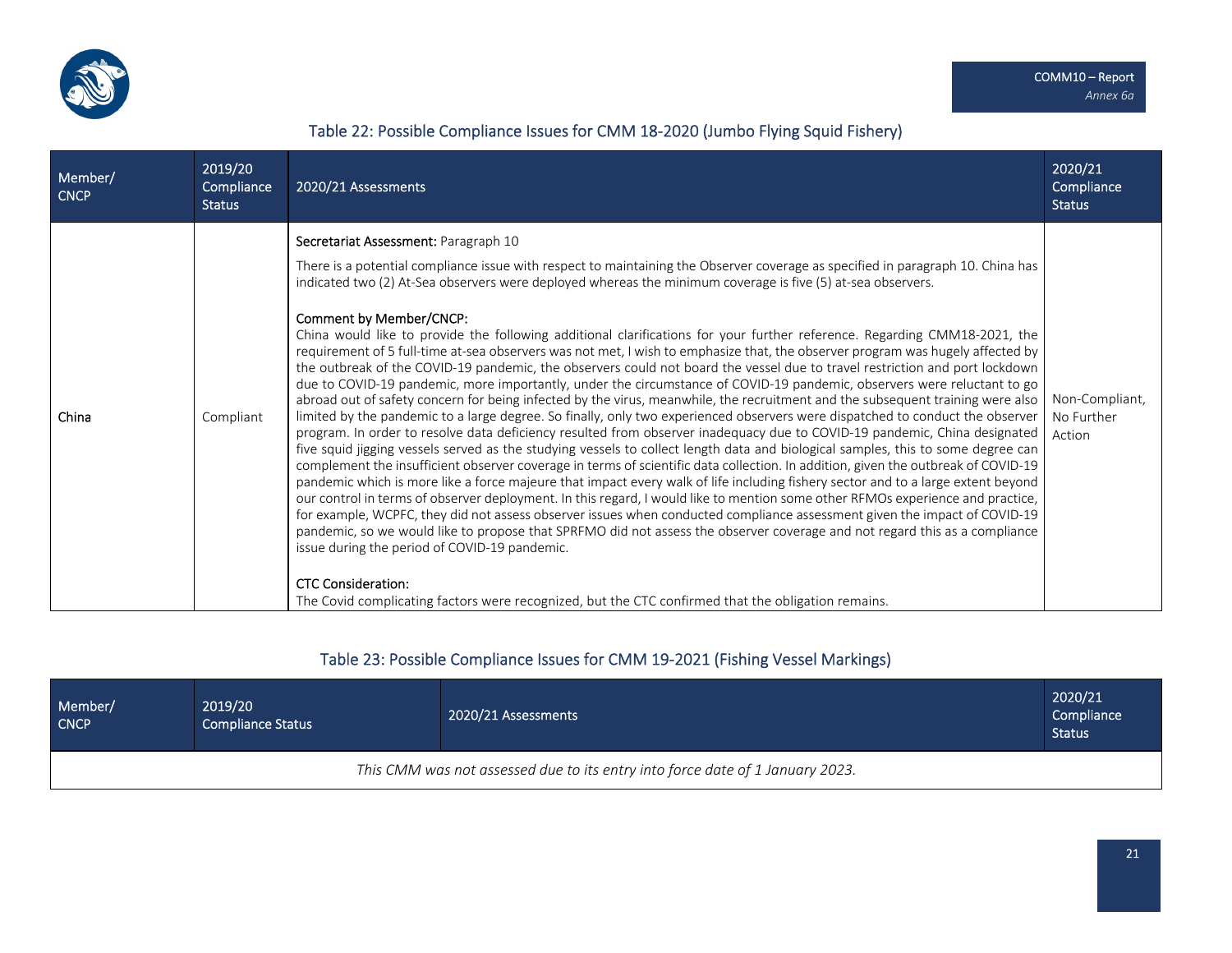

# EXECUTIVE SUMMARY OF THE FINAL COMPLIANCE REPORT

(Assessing 2020/21)

In accordance with CMM 10‐2020, Paragraph 17, below is the executive summary from the Commission.

#### a) Compliance Status

The Commission accepted the compliance status assigned by the CTC for each potential compliance infringement identified in the draft compliance report, including notations whether further action is/is not required. Additionally, the Commission undertook deliberation on the one potential compliance issue referred for consideration. . Below is a short overview of several compliance issues highlighted during this year's compliance assessment.

#### Late reporting / data submissions:

While there appears to be an improvement with respect to meeting the established deadlines for submitting reports to SC and the annual implementation reports there continues to be room for improvement. Respecting deadlines pertaining to the submission of data and information continues to be a challenge. During this reporting period there were some Members that failed to meet the notification deadlines established within CMM 05‐2021 (Record of Vessels) Paragraphs 6‐8. Again, this year the delays with information and report submission is largely attributed to the disruption to normal office procedures and information flow as staff worked remotely due to the Covid‐19 pandemic measures.

Notwithstanding the ongoing challenges faced in 2021 with work disruptions and remote work arrangements, it is again suggested that Members and CNCPs establish internal procedures and processesto better ensure that reporting timelines are met, submitted reports are thoroughly completed containing all the relevant details, and that the annual Implementation Reports are submitted on or before the deadline.

#### Issues relating to new or exploratory fishing:

The Secretariat does not have records of Splendid Alfonsino (BYS) being fished in SPRFMO with Pelagic Trawl during the last 10 years. Notwithstanding, during port inspections of Pelagic trawlers from the EU and RUS there were large amounts of BYS observed. There is currently no approved Exploratory fishery in place for BYS using pelagic trawl thereby there were concerns raised that this presented a potential compliance issue. The CTC engaged in discussions surrounding the specific circumstances pertaining to the pelagic trawlers of the two Members. In the case of the EU trawler an investigation by the EU found that the trawler had directed for BYS and that those involved have been sanctioned.

In the case of the Russian trawler the Commission determined that the compliance status for Russia will be deferred until the 2023 CTC meeting (CTC10). CTC10 will review the results of the SC task and any other relevant information, and will recommend an appropriate compliance status in the Provisional Compliance Report. The compliance matter in question will be included in the 2022 Draft Compliance Report for further consideration by CTC10.

#### Vessel Monitoring (Commission VMS):

There were a variety of issues with vessels not displaying on the Commission VMS noted during the 2020/2021 period. A number of these stemmed from technical, server and IT issues whereas others resulted from human error and administrative failings. There was considerable discussion on how VMS issues should be addressed during the Compliance Reporting process and the VMS Implementation Report. All Members and CNCPs are responsible to ensure that VMS from their flagged vessels active in the SPRFMO Convention Area and the 100m Buffer Zone is being sent regularly and continuously to the Commission VMS. All Members and CNCPs are expected to have adequate systems and processes in place to support continuous monitoring of active vessels including adequate quality control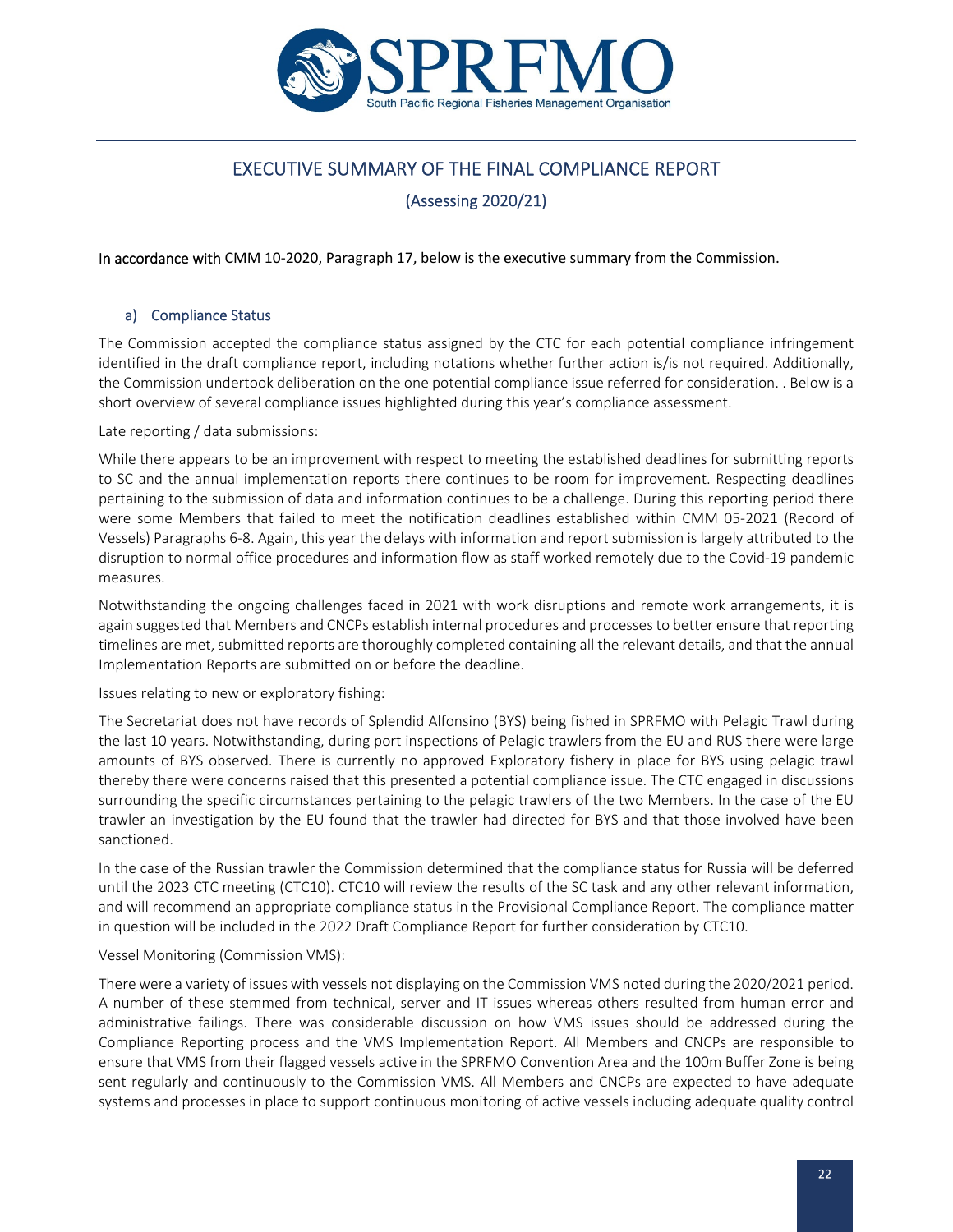

and processes to identify, and correct, any disruptions to the VMS feed to Commission VMS regardless of the cause. The CTC will bring forward to the next annual meeting the VMS issues falling within the current reporting period (01 October 2020 – 30 September 2021) for a Compliance assessment. In future specific Member/CNCP VMS issues will be included in the annual Compliance Assessment process.

#### b) Suggestions for possible amendments or improvements to existing CMMs to address implementation or compliance difficulties

The Commission noted that a range of proposals had been submitted by the Members for consideration with respect to improving implementation. These included proposals addressing various aspects pertaining to the Transhipment, Exploratory Fisheries, and Jumbo Flying Squid. Additionally, there were also CMMs with scheduled reviews that were updated such as the *Trachurus murphyi*, Data Standards, Bottom Fishing and Marine Pollution and new CMM proposals for Industry Acoustic Survey and new Exploratory fishing for Toothfish. The key elements of each proposal were introduced at the CTC and referred to the Commission for further discussion and consideration. Proposals adopted by the Commission are noted in the Commission report.

#### c) Obstacles to Implementation Identified by Members

The CTC noted that there was a need to extend the timelines relevant to the commencement of the mandatory use of accredited Observer programsin SPRFMO to allow the remaining interested Membersto move through the Accreditation process. The Commission considered working paper COMM10‐WP13 proposing amendments to CMM16‐2021 (Observer Programme) to facilitate the continuation of remaining interested Members/CNCPs through the SPRMO OP Accreditation process.

#### d) Additional Obligations to be Reviewed under the CMS

The Commission noted the CTC clarification that all VMS issues assigned to a Member/CNCP will be included in the future annual CMS review.

Additionally, the Commission also noted that any "incomplete information" (being the mandatory information required under paragraph 2, Annex 1 of CMM 05‐2021 – ie. not including "if any", "if issued", "if known" or "if applicable" items) pertaining to currently authorised vessels on the Record of Vessels would be assessed in the annual CMS report from next year.

#### e) Other Actions the Commission Deem Appropriate

Areas identified for follow‐up or additional intersessional work:

1) CMM 06‐2020 – Commission VMS:

The Commission [accepted/noted] the CTC recommendation that additional sessions be added to the next CTC meeting to allow for the compliance assessment of the VMS issues identified for the current 2020/21 reporting period. The CTC directed the Secretariat to update and circulate a revised VMS issues spreadsheet in accordance with the direction provided.

2) CMM 07‐2021 – Port Inspection:

The Commission noted that the Working Group on Port Inspections has concluded its work and will not continue into 2022.

#### Other observations

The Commission noted that it is important that all vessels on the Commission Record of Vessels have complete and up to date information as outlined in Annex 1 of CMM 05‐2021 (Record of Vessels). Several issues were noted with respect to vessels on the Record of Vessels missing information such as IMO numbers and vessel photographs (and other information gaps). All Members and CNCPs are encouraged that all the required information contained in Annex 1 is submitted to the Secretariat in a timely manner and that any changes or updates are communicated as soon as possible and respecting the required timelines.

The Commission noted that several issues identified during the Compliance assessment in regard to "incomplete information" were assigned a status of "Not Assessed" as there were concerns expressed that the existing language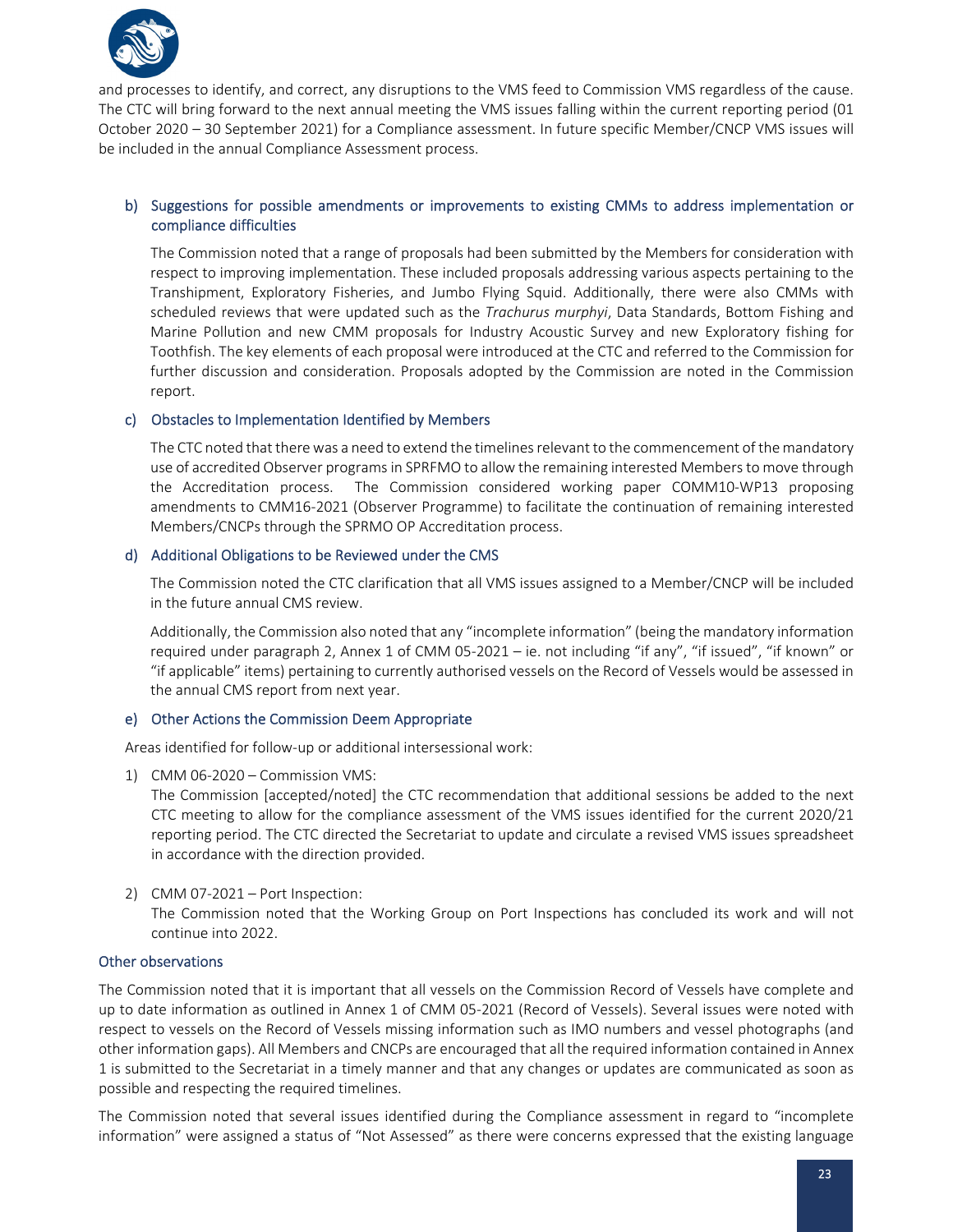

in CMM 05‐2021 was not clear with respect to being binding and amendments have been proposed to clarify the language.

#### Follow up actions for previous years

Two follow up actions were reported on with respect to issues from past years. One involved the Russian Federation providing photographs of their bird baffler devices in use at sea. The photographs have been provided and the matter closed. The second was respect to New Zealand providing quarterly updates on the status of the prosecution of the Amaltal Apollo and these have been provided as required and the matter is ongoing before the courts.

The Commission was pleased to see the progress with respect to Membersfollow up on the action itemsfrom previous years.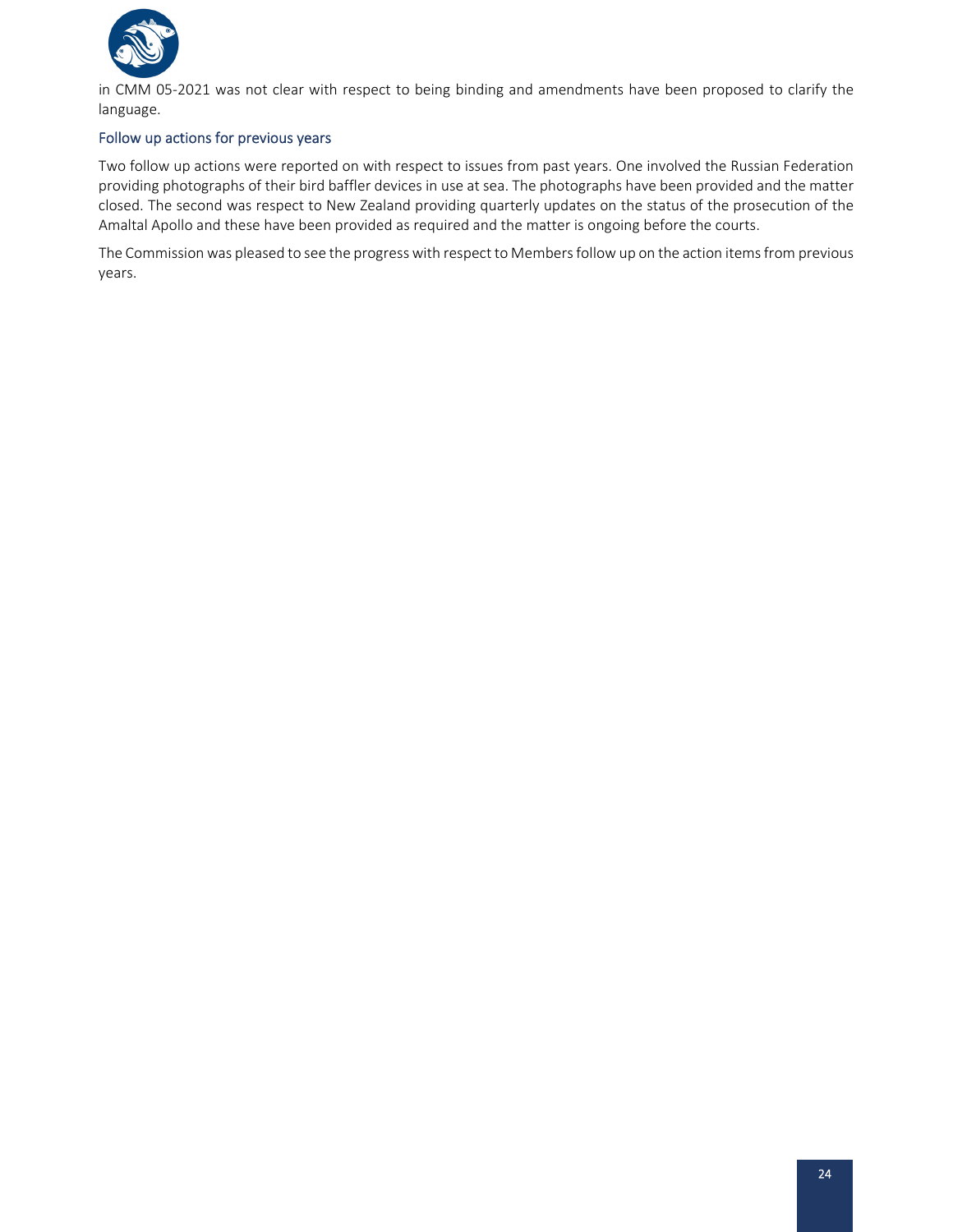

# 2022 Final Compliance Report *(which assessed 2020/21)*

Table 24 below shows "Compliance Status" for each Members/CNCP versus each CMM as assigned in the previous tables. Not*e that where a Member has 2 compliance issues* within a single CMM, only the most serious compliance status as defined in Annex I of CMM 10-2020 is shown.

| Assessed<br><b>CMM</b>   | $01-$<br>2020 | $02 -$<br>2020 | 03-<br>2020 | 03a-<br>2020 | $04-$<br>2020 | $05-$<br>2019                                                                               | 06-<br>2020 | $07 -$<br>2019 | 08-<br>2019 | 09-<br>2017 | $10-$<br>2020 | $11-$<br>2015 | $12 -$<br>2020 | $13 -$<br>2020 | $14a -$<br>2019 | 14 <sub>b</sub><br>2020 | $14d-$<br>2020         | 14e-<br>2021           | $15 -$<br>2016 | $16-$<br>2019 | $17 -$<br>2019 | $18-$<br>2020 |
|--------------------------|---------------|----------------|-------------|--------------|---------------|---------------------------------------------------------------------------------------------|-------------|----------------|-------------|-------------|---------------|---------------|----------------|----------------|-----------------|-------------------------|------------------------|------------------------|----------------|---------------|----------------|---------------|
| Australia                |               |                |             |              |               |                                                                                             |             |                |             |             |               |               |                |                |                 |                         |                        |                        |                |               |                |               |
| Chile                    |               |                |             |              |               | Not<br>assessed                                                                             |             |                |             |             |               |               |                |                |                 |                         | $N/A$ (no<br>activity) |                        |                |               |                |               |
| China                    |               |                |             |              |               |                                                                                             |             |                |             |             |               |               |                |                |                 |                         |                        |                        |                |               |                |               |
| Cook<br>Islands          |               |                |             |              |               |                                                                                             |             |                |             |             |               |               |                |                |                 | $N/A$ (no<br>activity)  |                        |                        |                |               |                |               |
| Cuba                     |               |                |             |              |               |                                                                                             |             |                |             |             |               |               |                |                |                 |                         |                        |                        |                |               |                |               |
| Ecuador                  |               |                |             |              |               | Not<br>assessed                                                                             |             |                |             |             |               |               |                |                |                 |                         |                        |                        |                |               |                |               |
| European<br>Union        |               |                |             |              |               |                                                                                             |             |                |             |             |               |               |                |                |                 |                         |                        | $N/A$ (no<br>activity) |                |               |                |               |
| Faroe<br>Islands         |               |                |             |              |               |                                                                                             |             |                |             |             |               |               |                |                |                 |                         |                        |                        |                |               |                |               |
| Korea                    |               |                |             |              |               |                                                                                             |             |                |             |             |               |               |                |                |                 |                         |                        |                        |                |               |                |               |
| New<br>Zealand           |               |                |             |              |               |                                                                                             |             |                |             |             |               |               |                |                |                 |                         |                        |                        |                |               |                |               |
| Peru                     |               |                |             |              |               |                                                                                             |             |                |             |             |               |               |                |                |                 |                         |                        |                        |                |               |                |               |
| Russian<br>Federation    |               |                |             |              |               |                                                                                             |             |                |             |             |               |               |                | tbd            |                 |                         |                        |                        |                |               |                |               |
| Chinese<br>Taipei        |               |                |             |              |               |                                                                                             |             |                |             |             |               |               |                |                |                 |                         |                        |                        |                |               |                |               |
| Vanuatu                  |               |                |             |              |               |                                                                                             |             |                |             |             |               |               |                |                |                 |                         |                        |                        |                |               |                |               |
| <b>USA</b>               |               |                |             |              |               |                                                                                             |             |                |             |             |               |               |                |                |                 |                         |                        |                        |                |               |                |               |
| Curacao                  |               |                |             |              |               |                                                                                             |             |                |             |             |               |               |                |                |                 |                         |                        |                        |                |               |                |               |
| Liberia                  |               |                |             |              |               |                                                                                             |             |                |             |             |               |               |                |                |                 |                         |                        |                        |                |               |                |               |
| Panama                   |               |                |             |              |               |                                                                                             |             |                |             |             |               |               |                |                |                 |                         |                        |                        |                |               |                |               |
| 2022<br><b>Final CMS</b> | 0             | 1              | 0           | 0            | 0             | 5                                                                                           | 0           | 1              | 0           | 0           | 4             | 0             | 1              | 1              | 0               | N/A<br>2020/21          | N/A<br>2020/21         | N/A<br>2020/21         | 0              | 0             | 0              | 1             |
|                          |               |                |             |              |               | KEY: Compliant, Non-compliant, Priority non-compliant, Seriously/Persistently non-compliant |             |                |             |             |               |               |                |                |                 |                         |                        |                        |                |               |                |               |